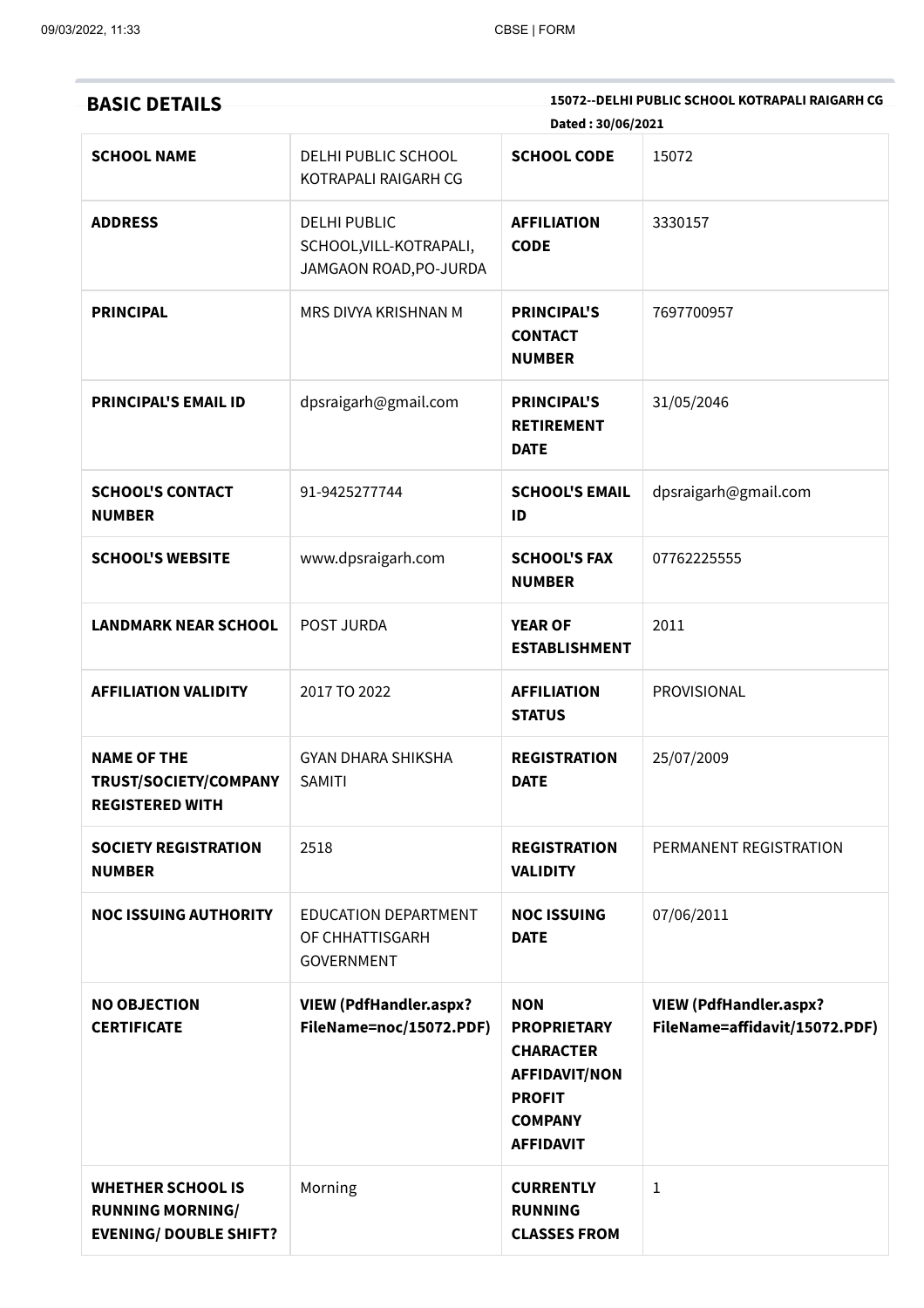| <b>WHETHER OFFERED</b>  | Yes | <b>EXAMINATION</b>    | 1897 |
|-------------------------|-----|-----------------------|------|
| <b>VOCATIONAL/SKILL</b> |     | <b>CENTER</b>         |      |
| <b>SUBJECTS?</b>        |     | <b>NUMBER, IF ANY</b> |      |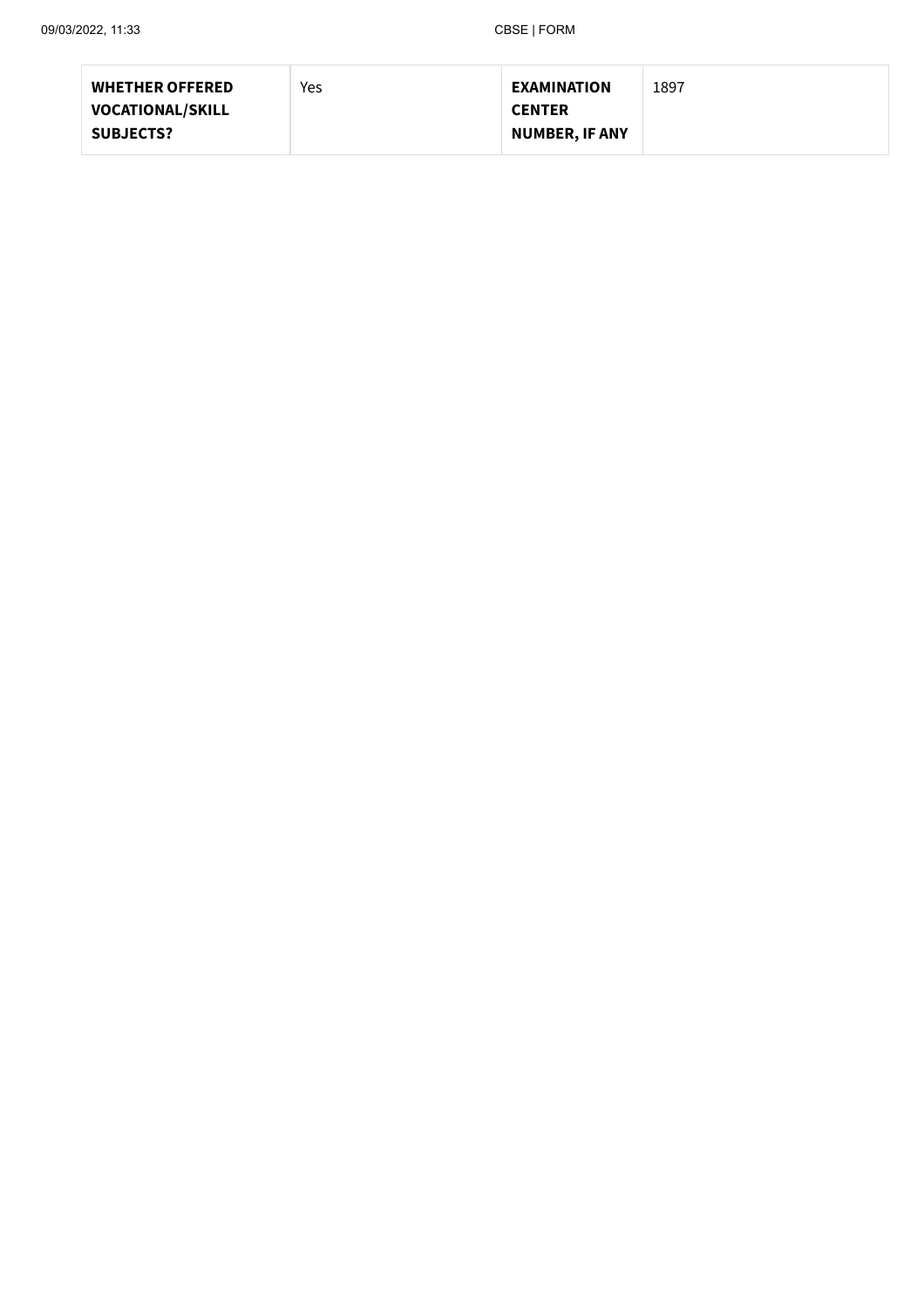| <b>FACULTY DETAILS</b>                                                                                                                                                                                                         | 15072--DELHI PUBLIC SCHOOL KOTRAPALI RAIGARH CG<br>Dated: 29/06/2021 |                                                                                                        |                |
|--------------------------------------------------------------------------------------------------------------------------------------------------------------------------------------------------------------------------------|----------------------------------------------------------------------|--------------------------------------------------------------------------------------------------------|----------------|
| <b>TOTAL NUMBER OF TEACHERS (ALL CLASSES)</b>                                                                                                                                                                                  | 45                                                                   | <b>NUMBER OF PGTS</b>                                                                                  | 18             |
| <b>NUMBER OF TGTS</b>                                                                                                                                                                                                          | 12                                                                   | <b>NUMBER OF PRTS</b>                                                                                  | 13             |
| <b>NUMBER OF PETS</b>                                                                                                                                                                                                          | $\overline{2}$                                                       | <b>OTHER NON-</b><br><b>TEACHING STAFF</b>                                                             | 5              |
| NUMBER OF MANDATORY TRAINING QUALIFIED TEACHERS                                                                                                                                                                                | 14                                                                   | <b>NUMBER OF</b><br><b>TRAININGS</b><br><b>ATTENDED BY</b><br><b>FACULTY SINCE</b><br><b>LAST YEAR</b> | 32             |
| <b>WHETHER SPECIAL EDUCATOR APPOINTED?</b>                                                                                                                                                                                     | <b>YES</b>                                                           | <b>WHETHER</b><br><b>COUNSELLOR</b><br><b>AND WELLNESS</b><br><b>TEACHER</b><br><b>APPOINTED?</b>      | <b>YES</b>     |
| <b>HAS MANDATORY TRAINING OF TEACHERS AS PER THE TRAINING POLICY</b><br>(SECTION-16 OF AFFILIATION BYE-LAWS)<br>(http://cbseaff.nic.in/cbse_aff/attachment/onlineservices/affiliation-Bye-<br><b>Laws.pdf) BEEN COMPLETED?</b> | <b>YFS</b>                                                           | <b>NUMBER OF NTTs</b>                                                                                  | $\overline{2}$ |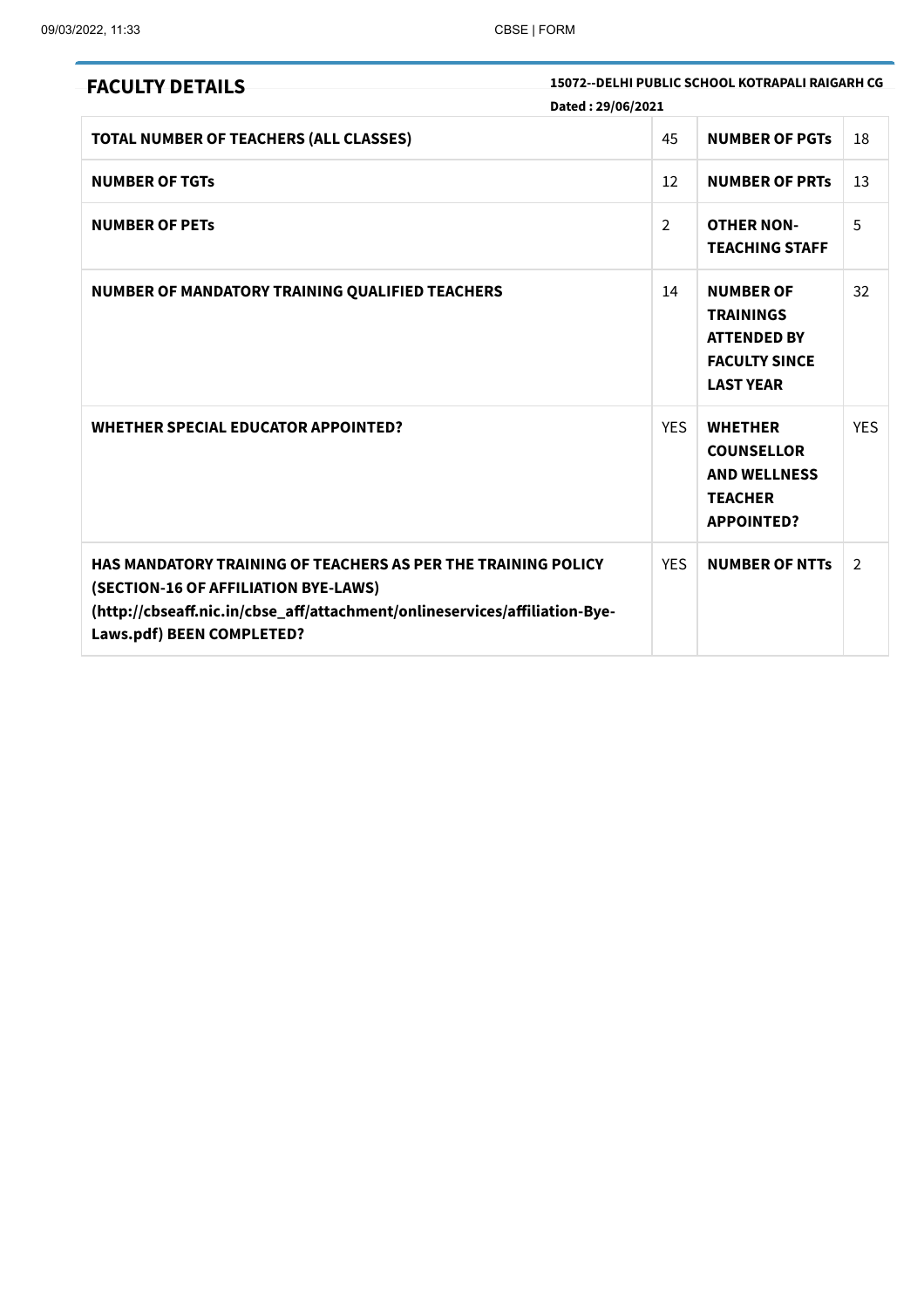**STUDENT DETAILS 15072--DELHI PUBLIC SCHOOL KOTRAPALI RAIGARH CG Dated : 05/01/2022**

| <b>CLASS</b>            | <b>TOTAL NUMBER OF SECTIONS</b> | $\sim$ $\sim$ $\sim$ $\sim$<br><b>TOTAL PER CLASS INTAKE</b> | TOTAL NUMBER OF STUDENTS |
|-------------------------|---------------------------------|--------------------------------------------------------------|--------------------------|
| $\mathbf{1}$            | $\overline{2}$                  | 40                                                           | 25                       |
| $\mathbf{2}$            | $\overline{2}$                  | 40                                                           | 33                       |
| $\overline{\mathbf{3}}$ | $\overline{2}$                  | 40                                                           | 23                       |
| 4                       | $\overline{2}$                  | 40                                                           | 44                       |
| 5                       | $\overline{2}$                  | 40                                                           | 49                       |
| $\bf 6$                 | $\overline{2}$                  | 40                                                           | 41                       |
| $\overline{\mathbf{7}}$ | $\overline{2}$                  | 40                                                           | 54                       |
| 8                       | $\overline{2}$                  | 40                                                           | 56                       |
| $\mathbf{9}$            | $\mathsf{3}$                    | 40                                                           | 88                       |
| ${\bf 10}$              | $\overline{2}$                  | $40\,$                                                       | 56                       |
| 11                      | $\overline{4}$                  | 40                                                           | 77                       |
| ${\bf 12}$              | $\overline{4}$                  | 40                                                           | 114                      |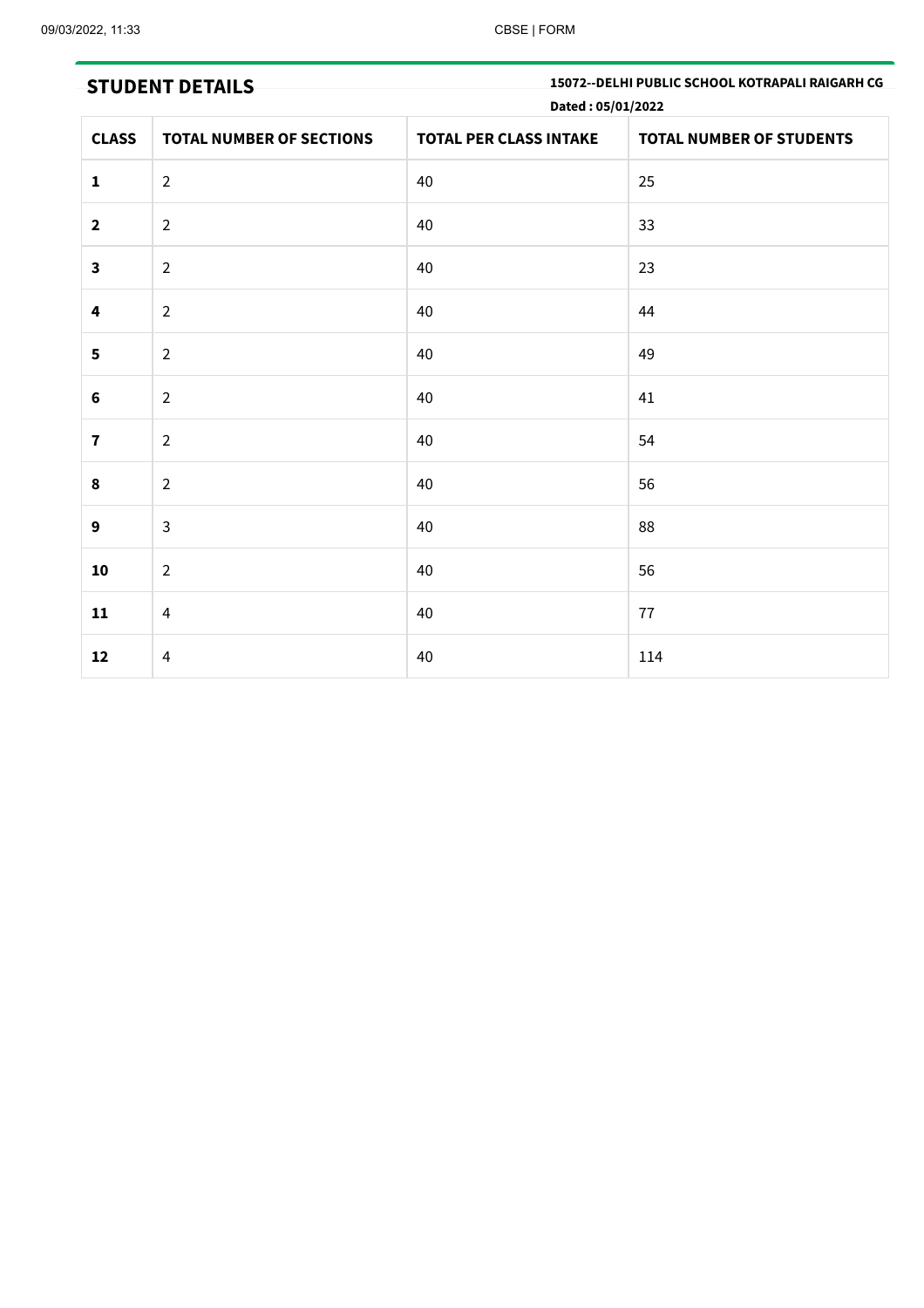| <b>ACADEMIC DETAILS</b> |  |  |  |  |  |  |  |
|-------------------------|--|--|--|--|--|--|--|
|-------------------------|--|--|--|--|--|--|--|

**ACADEMIC DETAILS 15072--DELHI PUBLIC SCHOOL KOTRAPALI RAIGARH CG Dated : 09/03/2022**

| <b>SUBJECTS OFFERED FOR CLASS 10</b> | <b>SUBJECTS OFFERED FOR CLASS 12</b> |
|--------------------------------------|--------------------------------------|
| 241---MATHEMATICS BASIC              | 055---ACCOUNTANCY                    |
| 002---HINDI COURSE-A                 | 044---BIOLOGY                        |
| 184---ENGLISH LANG & LIT.            | 054---BUSINESS STUDIES               |
| 086---SCIENCE                        | 043---CHEMISTRY                      |
| 087---SOCIAL SCIENCE                 | 030---ECONOMICS                      |
| 122---SANSKRIT                       | 301---ENGLISH CORE                   |
| 402--- INFORMATION TECHNOLOGY        | 029---GEOGRAPHY                      |
| 041---MATHEMATICS                    | 302---HINDI CORF                     |
|                                      | 027---HISTORY                        |
|                                      | 065---INFORMATICS PRAC. (NEW)        |
|                                      | 041---MATHEMATICS                    |
|                                      | 048---PHYSICAL EDUCATION             |
|                                      | 042---PHYSICS                        |
|                                      | 028---POLITICAL SCIENCE              |
|                                      | 037---PSYCHOLOGY                     |
|                                      |                                      |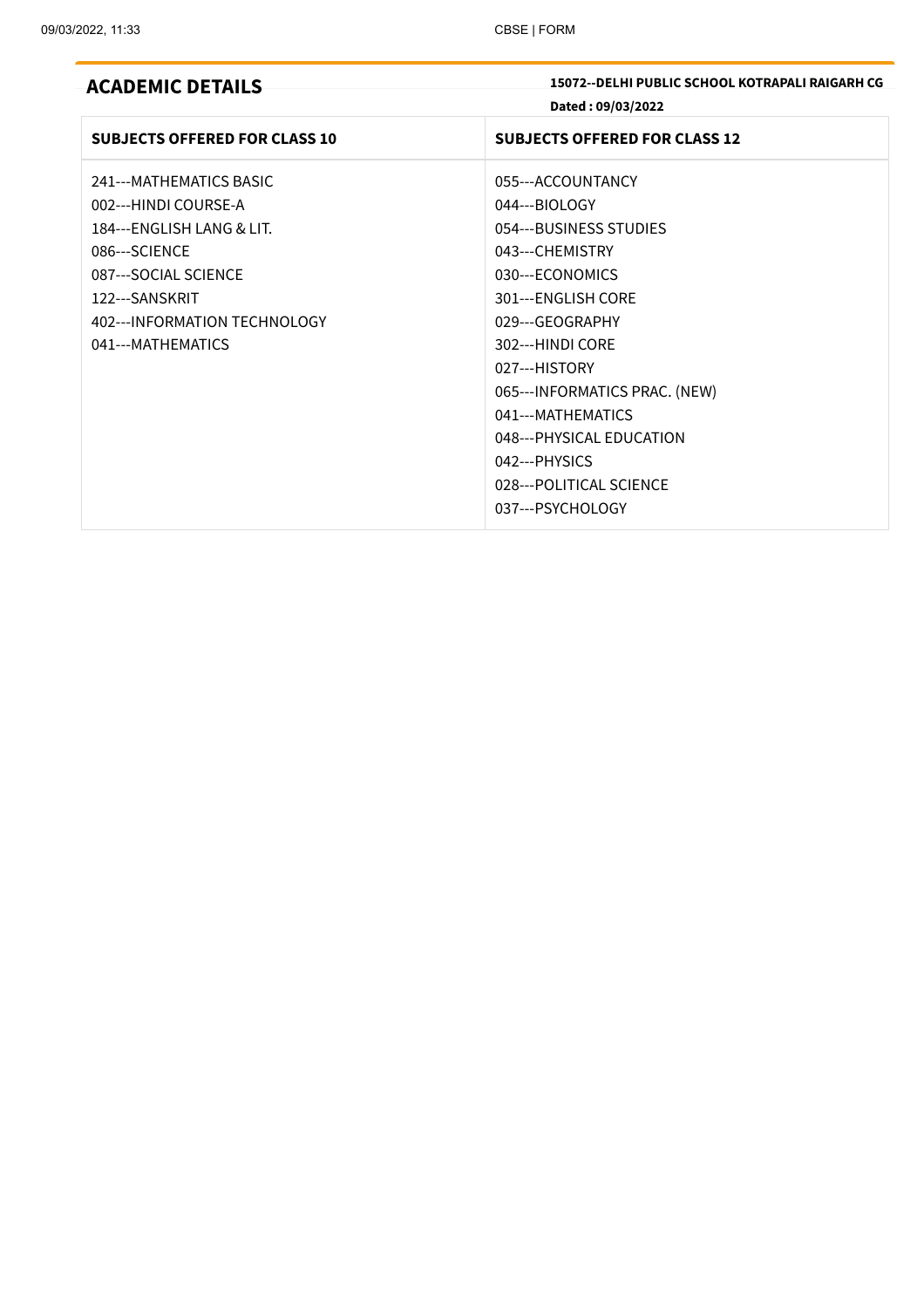| <b>INFRASTRUCTURE DETAILS</b>                                        |              | Dated: 26/06/2021                                                                    | 15072 -- DELHI PUBLIC SCHOOL KOTRAPALI RAIGARH CG |
|----------------------------------------------------------------------|--------------|--------------------------------------------------------------------------------------|---------------------------------------------------|
| <b>TOTAL NUMBER OF</b><br><b>SITES OF SCHOOL</b>                     | $\mathbf{1}$ | <b>TOTAL NUMBER</b><br>OF BUILDING<br><b>BLOCKS</b>                                  | $\mathsf{3}$                                      |
| <b>TOTAL AREA OF</b><br><b>SCHOOL IN</b><br><b>SQUARE METRES</b>     | 17685        | <b>TOTAL NUMBER</b><br><b>OF</b><br><b>PLAYGROUNDS</b>                               | $\overline{2}$                                    |
| <b>TOTAL AREA OF</b><br><b>PLAYGROUND IN</b><br><b>SQUARE METRES</b> | 2000         | <b>TOTAL NUMBER</b><br><b>OF ROOMS</b>                                               | 43                                                |
| <b>TOTAL NUMBER OF</b><br><b>SMALL-SIZED</b><br><b>ROOMS</b>         | 6            | <b>TOTAL NUMBER</b><br>OF MEDIUM-SIZED<br><b>ROOMS</b>                               | 23                                                |
| <b>TOTAL NUMBER OF</b><br><b>LARGE-SIZED</b><br><b>ROOMS</b>         | 14           | <b>TOTAL NUMBER</b><br>OF MALE REST<br><b>ROOM</b>                                   | $\mathbf{1}$                                      |
| <b>TOTAL NUMBER OF</b><br><b>FEMALE REST</b><br><b>ROOM</b>          | $\mathbf{1}$ | <b>NUMBER OF</b><br><b>GIRLS TOILET</b>                                              | $\overline{4}$                                    |
| <b>NUMBER OF BOYS</b><br><b>TOILET</b>                               | 5            | <b>NUMBER OF</b><br><b>TOILETS FOR</b><br><b>DIFFERENTLY</b><br><b>ABLED PERSONS</b> | $\overline{2}$                                    |
| <b>NUMBER OF</b><br><b>WASHROOMS FOR</b><br><b>FEMALE STAFF</b>      | 3            | <b>NUMBER OF</b><br><b>WASHROOMS FOR</b><br><b>MALE STAFF</b>                        | 3                                                 |
| <b>TOTAL NUMBER OF</b><br><b>LIBRARIES</b>                           | $\mathbf{1}$ | <b>NUMBER OF</b><br><b>LABORATORIES</b>                                              | $\overline{7}$                                    |
| <b>TOTAL NUMBER OF</b><br><b>STUDENT</b><br><b>CANTEENS</b>          | $\mathbf{1}$ | <b>TOTAL NUMBER</b><br><b>OF STAFF</b><br><b>CANTEENS</b>                            | $\mathbf{1}$                                      |
| <b>NUMBER OF WATER</b><br><b>PURIFIERS/ROS</b>                       | 5            | <b>NUMBER OF</b><br><b>AUDITORIUMS</b>                                               | $\mathbf{1}$                                      |
| <b>NUMBER OF</b><br>LIFTS/ELEVATORS                                  | $\mathbf 0$  | <b>NUMBER OF</b><br><b>DIGITAL</b><br><b>CLASSROOMS</b>                              | 12                                                |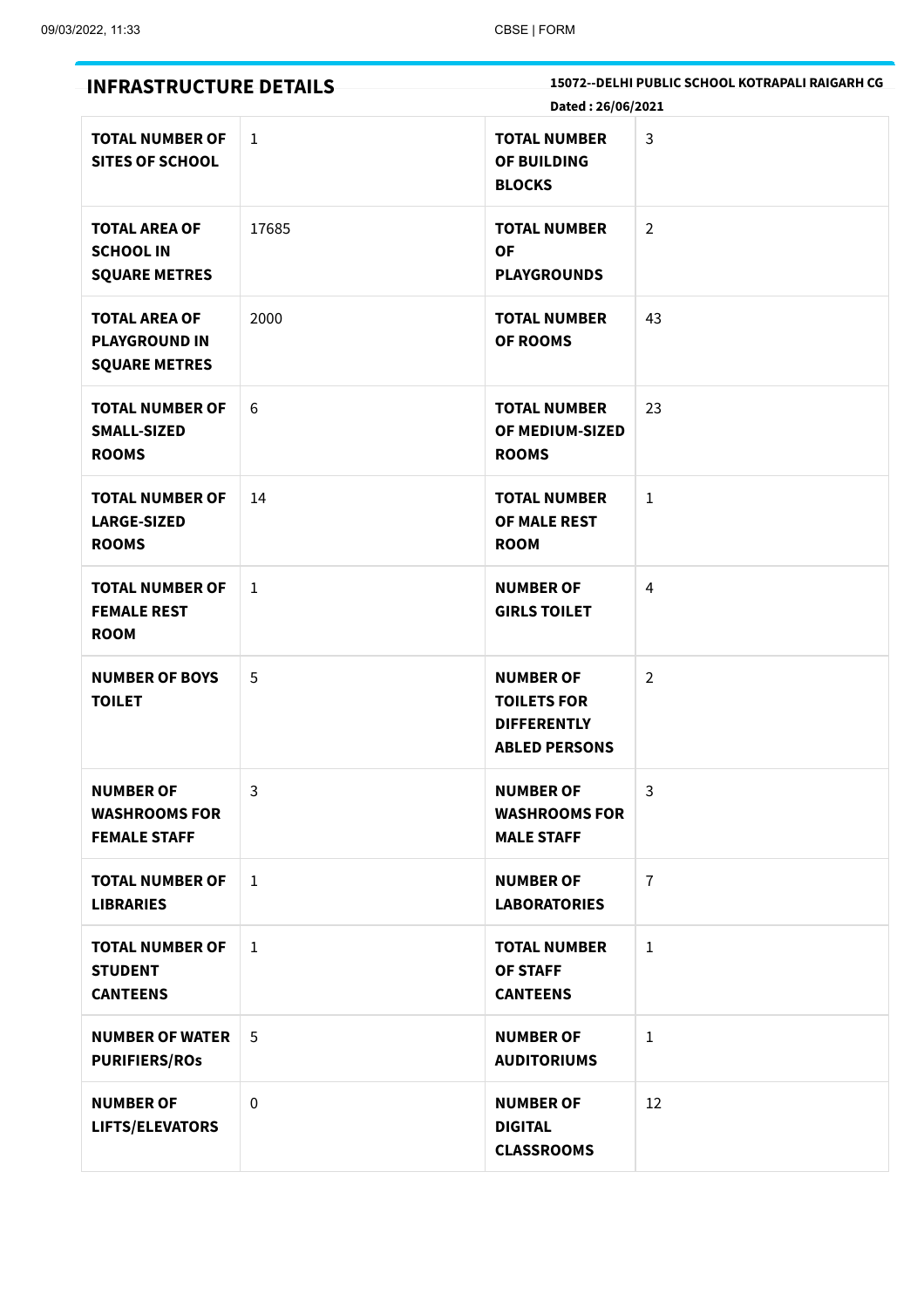| <b>DOES THE SCHOOL</b><br><b>HAVE HOSTEL</b><br><b>FACILITY</b>                   | <b>YES</b> | <b>DOES THE</b><br><b>SCHOOL HAVE</b><br><b>GUARDS</b><br><b>EMPLOYED FOR</b><br><b>SAFETY</b> | <b>YES</b>  |
|-----------------------------------------------------------------------------------|------------|------------------------------------------------------------------------------------------------|-------------|
| <b>DOES THE SCHOOL</b><br><b>HAVE FIRE</b><br><b>EXTINGUISHERS</b>                | <b>YES</b> | <b>DOES THE</b><br><b>SCHOOL HAVE</b><br><b>SPRINKLERS</b>                                     | <b>YES</b>  |
| <b>DOES THE SCHOOL</b><br><b>HAVE CCTV</b><br><b>CAMERAS</b><br><b>INSTALLED?</b> | <b>YES</b> | <b>IS THE SCHOOL</b><br><b>EXAMINATION</b><br><b>CENTER OF CBSE?</b>                           | <b>YES</b>  |
| <b>TOTAL NUMBER OF</b><br><b>COMPUTERS IN ALL</b><br><b>COMPUTER LAB</b>          | 36         | <b>DOES THE</b><br><b>SCHOOL HAVE</b><br><b>WEB SERVERS</b>                                    | <b>YES</b>  |
| <b>DOES THE SCHOOL</b><br><b>HAVE A BOUNDARY</b><br>WALL?                         | <b>YES</b> | <b>IS YOUR SCHOOL</b><br><b>BARRIER FREE/</b><br><b>HAS RAMPS?</b>                             | <b>YES</b>  |
| <b>DOES THE SCHOOL</b><br><b>HAVE CLINIC</b><br><b>FACILITY?</b>                  | <b>YES</b> | <b>DOES THE</b><br><b>SCHOOL HAVE A</b><br><b>STRONG ROOM?</b>                                 | <b>YES</b>  |
| <b>DOES THE SCHOOL</b><br><b>HAVE A</b><br><b>GYMNASIUM?</b>                      | <b>NO</b>  | <b>IS YOUR SCHOOL</b><br><b>WI-FI ENABLED?</b>                                                 | <b>YES</b>  |
| <b>PROVISION OF</b><br><b>WEB BASED</b><br><b>LEARNING</b><br><b>PROGRAMS?</b>    | <b>YES</b> | <b>DOES THE</b><br><b>SCHOOL HAVE</b><br><b>FIRE ALARMS?</b>                                   | <b>NO</b>   |
| <b>DOES THE SCHOOL</b><br><b>HAVE SPORTS</b><br><b>FACILITY?</b>                  | <b>YES</b> | <b>DOES THE</b><br><b>SCHOOL HAVE</b><br><b>INDOOR GAMES</b><br><b>FACILITY?</b>               | <b>YES</b>  |
| <b>DOES THE SCHOOL</b><br><b>HAVE A SWIMMING</b><br>POOL?                         | <b>NO</b>  | <b>DOES THE</b><br><b>SCHOOL HAVE</b><br><b>DANCE/MUSIC</b><br><b>FACILITY?</b>                | <b>YES</b>  |
| <b>TOTAL NUMBER OF</b><br><b>BUSES OWNED</b>                                      | 15         | <b>TOTAL NUMBER</b><br><b>OF BUSES HIRED</b>                                                   | $\mathbf 0$ |
| <b>TOTAL NUMBER OF</b><br><b>VANS/MATADORS</b>                                    | 8          | <b>TOTAL NUMBER</b><br><b>OF DRIVERS</b>                                                       | 21          |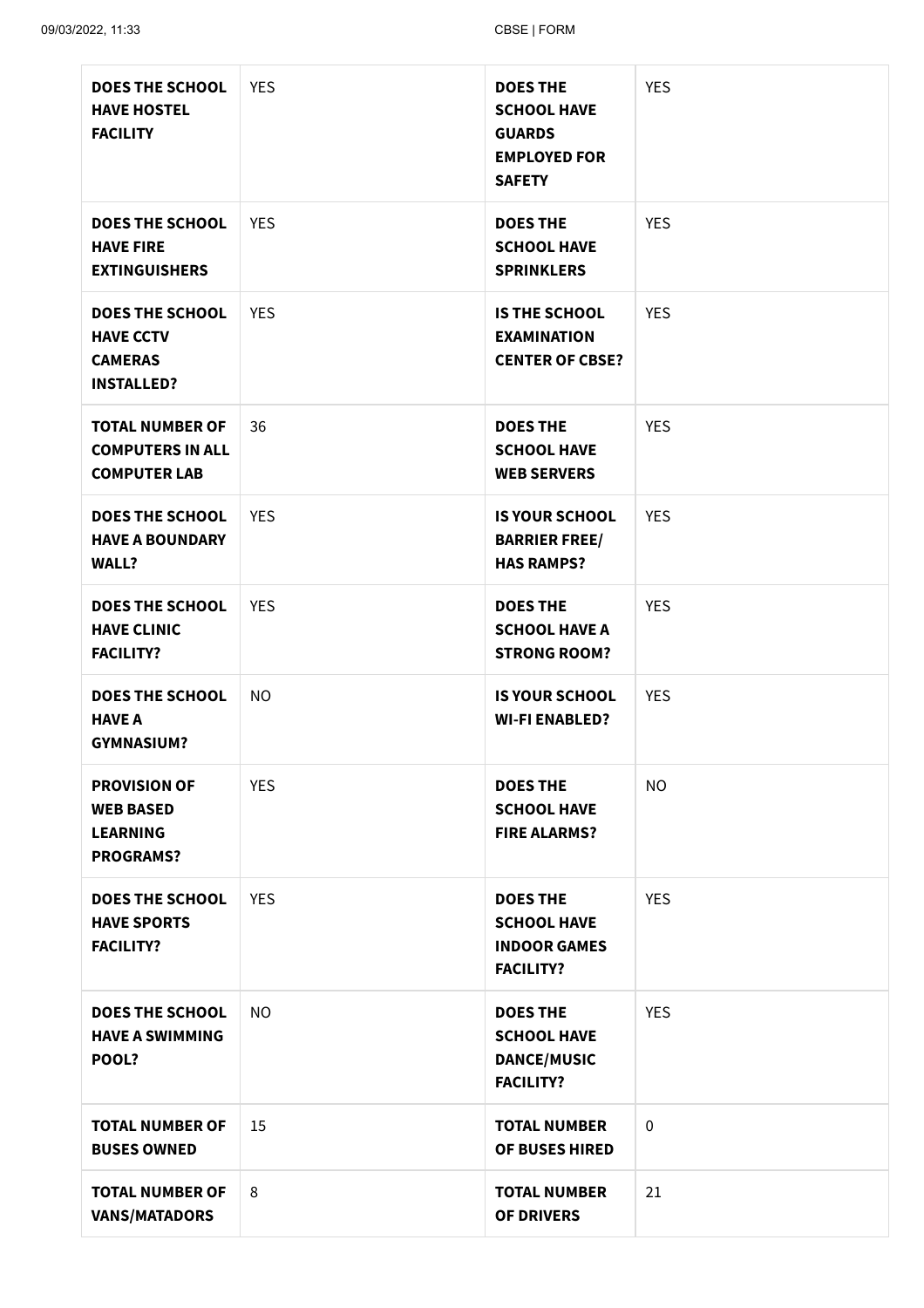| <b>NUMBER OF</b><br><b>FEMALE</b><br><b>ATTENDANTS FOR</b><br><b>BUS DUTY</b>                                                                                                                       | 10                                                            | <b>NUMBER OF</b><br><b>ACTIVITY ROOMS</b>                                                                           | 8                                                              |
|-----------------------------------------------------------------------------------------------------------------------------------------------------------------------------------------------------|---------------------------------------------------------------|---------------------------------------------------------------------------------------------------------------------|----------------------------------------------------------------|
| <b>NAME OF</b><br><b>TRANSPORT</b><br><b>COORDINATOR</b>                                                                                                                                            | ARNAB KANT CHOUDHURY                                          | <b>TRANSPORT</b><br><b>COORDINATOR</b><br><b>CONTACT</b>                                                            | 7697700956                                                     |
| <b>BUILDING SAFETY</b><br><b>CERTIFICATE</b>                                                                                                                                                        | <b>VIEW (PdfHandler.aspx?</b><br>FileName=building/15072.PDF) | <b>TRANSPORT</b><br><b>SAFETY</b><br><b>CERTIFICATE</b>                                                             | <b>VIEW (PdfHandler.aspx?</b><br>FileName=transport/15072.PDF) |
| <b>ARE THE HEALTH</b><br>AND HYGIENE,<br><b>TOILETS ON ALL</b><br><b>FLOORS, SEPARATE</b><br><b>TOILETS FOR</b><br>STAFF, RAMPS,<br>SIGNBOARDS, ETC.<br><b>BEING MAINTAINED</b><br><b>PROPERLY?</b> | <b>YES</b>                                                    | <b>IS THE SCHOOL</b><br><b>INFRASTRUCTURE</b><br><b>BEING USED FOR</b><br><b>ANY COMMERCIAL</b><br><b>ACTIVITY?</b> | N <sub>O</sub>                                                 |
| $\cap$ TIIFD DETAIL C                                                                                                                                                                               |                                                               |                                                                                                                     |                                                                |

# OTHER DETAILS

| <b>TOTAL BOOKS</b><br><b>AVAILABLE IN THE</b><br><b>SCHOOL LIBRARY</b> | 6000       | <b>PERIODICALS IN</b><br>THE SCHOOL<br><b>LIBRARY</b>            | 49             |
|------------------------------------------------------------------------|------------|------------------------------------------------------------------|----------------|
| <b>DAILIES IN THE</b><br><b>SCHOOL LIBRARY</b>                         | 63         | <b>REFERENCE</b><br><b>BOOKS IN THE</b><br><b>SCHOOL LIBRARY</b> | 4378           |
| <b>LIBRARY</b><br><b>RESOURCES</b>                                     | 2          | <b>DOES IT HAVE</b><br><b>LIBRARY</b><br><b>SOFTWARE</b>         | No             |
| <b>LIBRARY SIZE (IN</b><br>SQ. METERS)                                 | 153.29     | <b>COMPUTER LAB</b><br>SIZE (IN SQ.<br><b>METERS</b> )           | 61.39          |
| <b>COMPOSITE</b><br><b>SCIENCE LAB SIZE</b><br>(IN SQ. METERS)         | 61.39      | <b>CHEMISTRY LAB</b><br>SIZE (IN SQ.<br><b>METERS</b> )          | 61.37          |
| <b>PHYSICS LAB SIZE</b><br>(IN SQ. METERS)                             | 78.93      | <b>HOW MANY</b><br><b>ROOMS BETWEEN</b><br>400 to 500 SQ FT      | 23             |
| <b>DOES IT HAVE</b><br><b>LIBRARY INTERNET</b>                         | <b>YES</b> | <b>TOTAL NUMBER</b><br><b>OF LABORATORY</b>                      | $\overline{7}$ |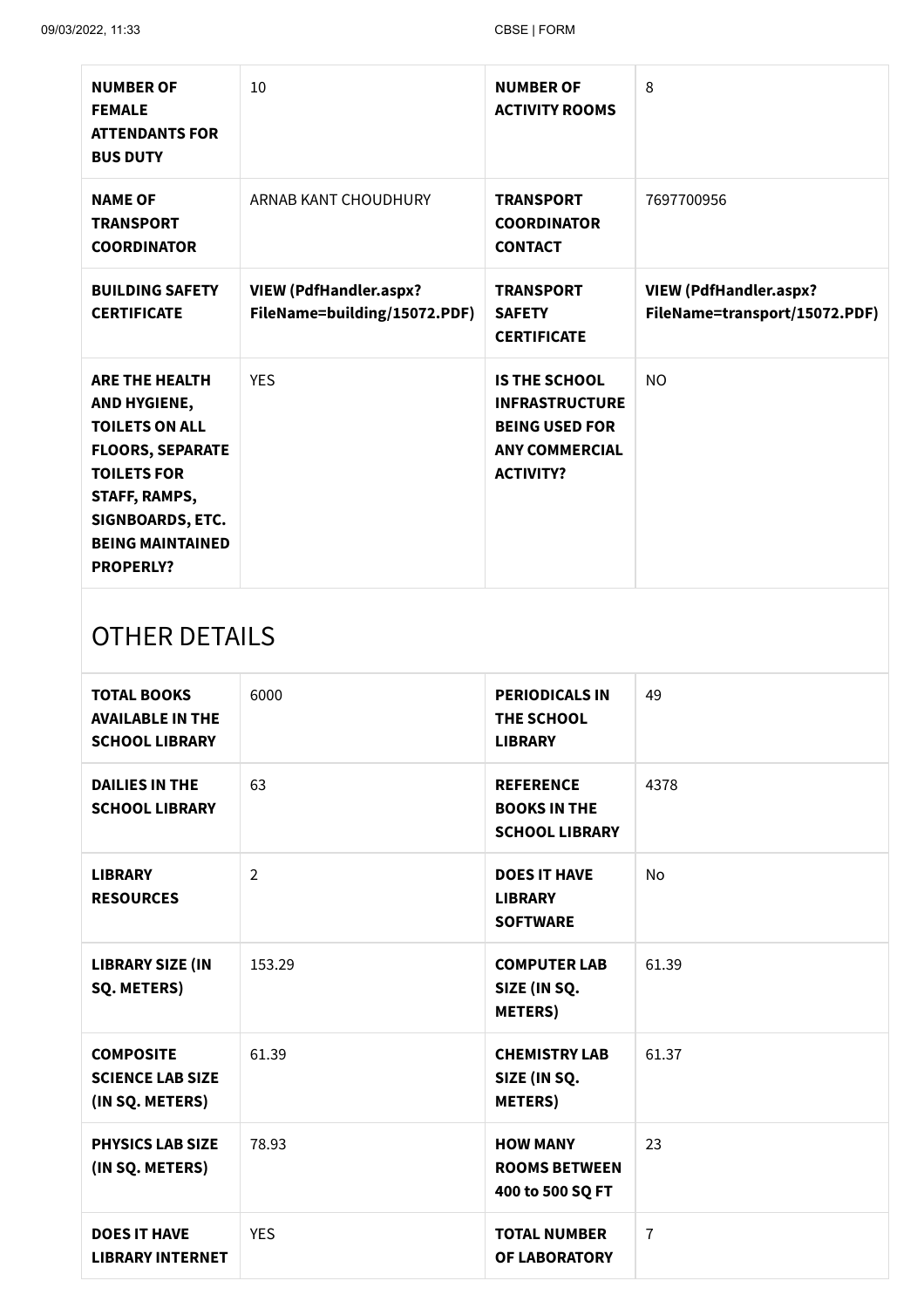| <b>WHETHER SCHOOL</b><br><b>HAS SINGLE</b><br><b>CONTIGUOUS PLOT</b><br>?                                                                                                 | Yes          | <b>SCHOOL SITE</b><br>(TEMPORARY /<br><b>PERMANENT)</b>                                                                            | PERMANENT |
|---------------------------------------------------------------------------------------------------------------------------------------------------------------------------|--------------|------------------------------------------------------------------------------------------------------------------------------------|-----------|
| <b>DISTANCE</b><br><b>BETWEEN TWO</b><br><b>SITES OF THE</b><br><b>SCHOOL</b>                                                                                             | $\mathbf{0}$ | <b>PURPOSE FOR</b><br><b>TWO SITES OF</b><br>THE SCHOOL                                                                            | <b>NA</b> |
| <b>BIOLOGY LAB SIZE</b><br>(IN SQ. METERS)                                                                                                                                | 78.93        | <b>MATHEMATICS</b><br>LAB SIZE (IN SQ.<br><b>METERS</b> )                                                                          | 61.39     |
| <b>CERTIFYING THAT</b><br><b>NO OTHER</b><br><b>INSTITUTION</b><br><b>(APART FROM</b><br><b>SCHOOL) IS</b><br><b>RUNNING IN THE</b><br><b>CLAIMED LAND</b><br><b>AREA</b> | Yes          | THE SCHOOL<br><b>WILL NOT RUN</b><br><b>ANY BRANCH IN</b><br><b>THE PREVIOUS</b><br><b>PLOT WITH SAME</b><br><b>AFFILIATION NO</b> | Yes       |
| <b>HOW MANY ROOMS</b><br><b>LESS THAN 400 SQ</b><br><b>FT</b>                                                                                                             | 6            | <b>HOW MANY</b><br><b>ROOMS GREATER</b><br><b>THAN 500 SQ FT</b>                                                                   | 14        |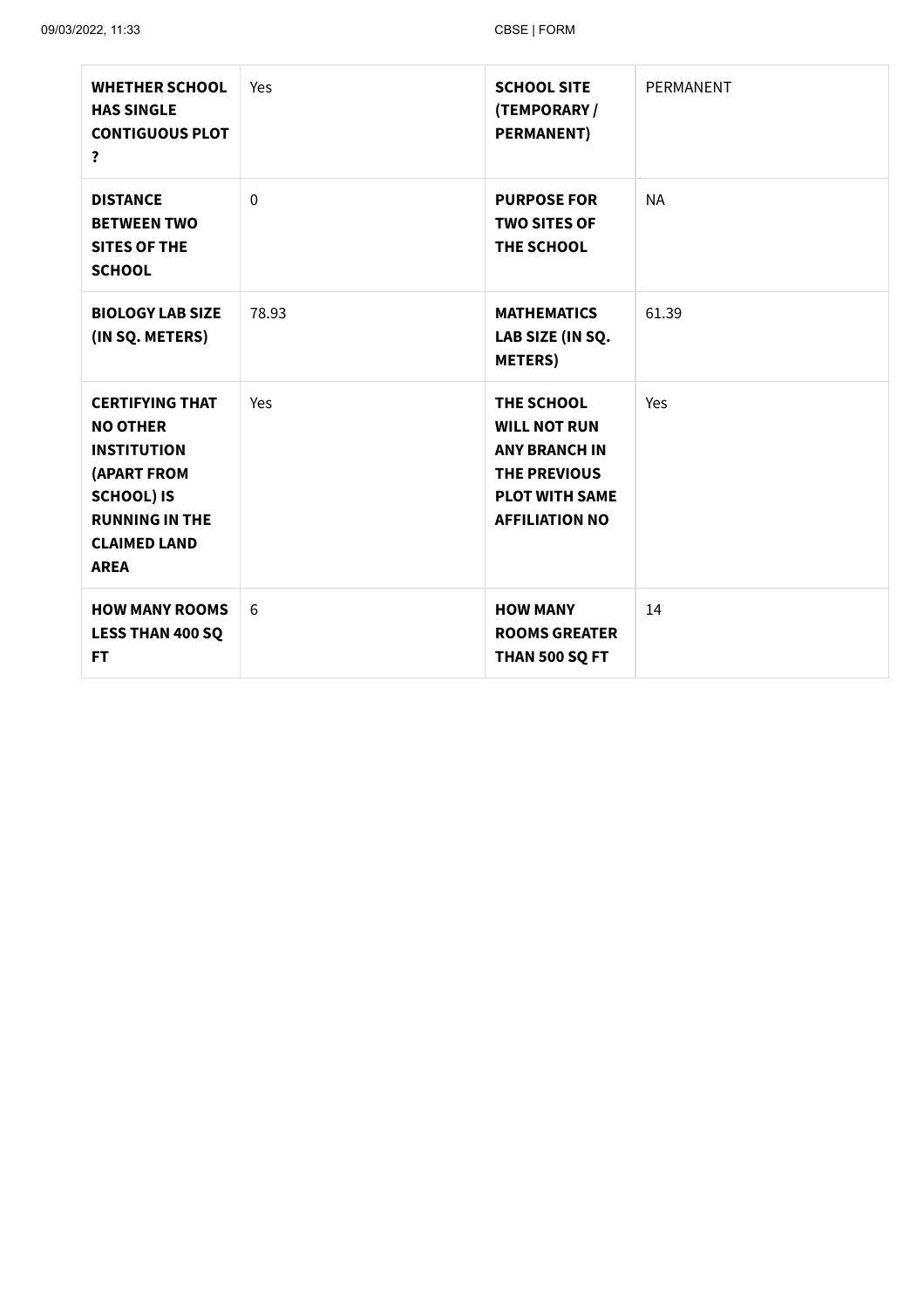| <b>LOCATION DETAILS</b>                    |                                                   | 15072--DELHI PUBLIC SCHOOL KOTRAPALI RAIGARH CG<br>Dated: 26/06/2021 |              |
|--------------------------------------------|---------------------------------------------------|----------------------------------------------------------------------|--------------|
| <b>NEAREST</b><br><b>NATIONALISED BANK</b> | STATE BANK OF INDIA                               | <b>DISTANCE OF BANK FROM SCHOOL IN</b><br><b>KM</b>                  | 4            |
| <b>NEAREST BUS STATION</b>                 | KEVRA BADI BUS STAND                              | <b>DISTANCE OF BUS TERMINAL FROM</b><br><b>SCHOOL IN KM</b>          | 15           |
| <b>NEAREST RAILWAY</b><br><b>STATION</b>   | RAIGARH                                           | <b>DISTANCE OF RAILWAY STATION FROM</b><br><b>SCHOOL IN KM</b>       | 8            |
| <b>NEAREST AIRPORT</b>                     | <b>RAIPUR</b>                                     | <b>DISTANCE OF AIRPORT FROM SCHOOL</b><br><b>IN KM</b>               | 250          |
| <b>NEAREST HOSPITAL</b>                    | <b>METRO HOSPITAL RAIGARH</b>                     | DISTANCE OF HOSPITAL FROM SCHOOL<br><b>IN KM</b>                     | 5            |
| <b>NEAREST POLICE</b><br><b>STATION</b>    | CHAKRADHAR NAGAR POLICE<br><b>STATION RAIGARH</b> | <b>DISTANCE OF POLICE STATION FROM</b><br><b>SCHOOL IN KM</b>        | 5            |
| <b>NEAREST METRO</b><br><b>STATION</b>     | N.A                                               | <b>DISTANCE OF METRO FROM SCHOOL IN</b><br><b>KM</b>                 | $\mathbf{0}$ |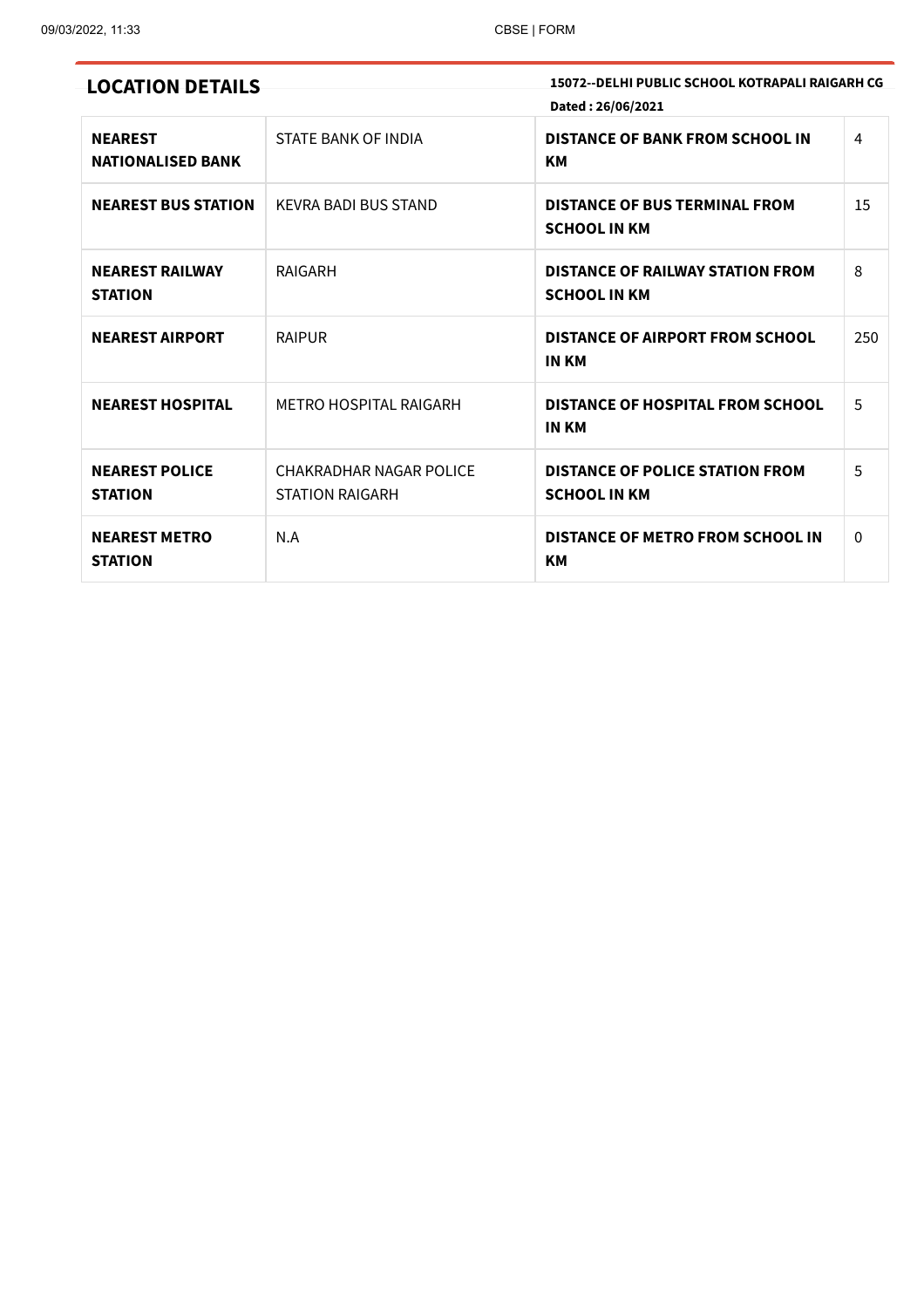**CONTRIBUTION TOWARDS ENVIRONMENT PROTECTION** DELHI PUBLIC SCHOOL KOTRAPALI RAIGARH CG **Dated : 29/06/2021**

| <b>WHETHER RAIN WATER HARVESTING HAS</b><br><b>BEEN DONE IN THE CAMPUS?</b>                                                                                | NO.        | WHETHER ROOF WATER HARVESTING<br><b>IS BEING UNDERTAKEN BY THE</b><br><b>SCHOOL?</b>                                                                   | <b>YES</b> |
|------------------------------------------------------------------------------------------------------------------------------------------------------------|------------|--------------------------------------------------------------------------------------------------------------------------------------------------------|------------|
| <b>WHETHER HARVESTED WATER IS RECYCLED</b><br><b>FOR GARDENING, ETC?</b>                                                                                   | <b>YES</b> | <b>WHETHER SCHOOL ENSURES</b><br><b>MAINTENANCE OF ALL WATER</b><br><b>FAUCETS/PIPES ETC TO PREVENT ANY</b><br><b>LEAKAGES?</b>                        | <b>YES</b> |
| WHETHER SEGREGATION OF WASTE IS DONE<br><b>AT SOURCE?</b>                                                                                                  | <b>YES</b> | <b>WHETHER ORGANIC WASTE IS BEING</b><br><b>RECYCLED?</b>                                                                                              | NO.        |
| <b>WHETHER WASTE PAPER IS RECYCLED?</b>                                                                                                                    | <b>YES</b> | <b>WHETHER SCHOOL IS MAKING</b><br><b>EFFORTS TO REDUCE USE OF PAPER BY</b><br><b>ADOPTING IT SOLUTIONS?</b>                                           | <b>YES</b> |
| <b>WHETHER THERE IS PROPER DISPOSAL OF</b><br><b>SOLID WASTE?</b>                                                                                          | <b>YES</b> | <b>WHETHER THERE IS A SYSTEM FOR</b><br><b>DISPOSAL OF ELECTRONIC WASTE?</b>                                                                           | NO.        |
| WHETHER SCHOOL IS USING ENERGY SAVING<br>AND ENERGY EFFICIENT ELECTRICAL<br><b>EQUIPMENT?</b>                                                              | <b>YES</b> | <b>WHETHER PLANTATION/GARDENING</b><br><b>HAS BEEN DONE IN AND AROUND</b><br><b>CAMPUS?</b>                                                            | <b>YES</b> |
| WHETHER DRIP IRRIGATION IS THE ONLY<br><b>MEANS OF WATERING THE GARDEN?</b>                                                                                | <b>YES</b> | <b>WHETHER SCHOOL IS USING SOLAR</b><br><b>ENERGY?</b>                                                                                                 | NO.        |
| WHETHER WASTE WATER FROM RO PLANT<br><b>FOR DRINKING WATER IS BEING</b><br><b>HARVESTED/RECYCLED?</b>                                                      | <b>NO</b>  | <b>WHETHER SCHOOL IS PROMOTING</b><br><b>AWARENESS AMONGST CHILDREN AND</b><br><b>PARENTS ON ENVIRONMENTAL</b><br><b>CONSERVATION AND CLEANLINESS?</b> | <b>YES</b> |
| <b>WHETHER CHILDREN ARE BEING TAUGHT</b><br><b>HOW TO AUDIT THE USE OF WATER AND</b><br>WHETHER THEY ARE BEING ENCOURAGED TO<br><b>TAKE IT UP AT HOME?</b> | <b>YES</b> | <b>WHETHER CHILDREN ARE TAKING UP</b><br><b>WATER AUDITING AT SCHOOL?</b>                                                                              | NO.        |
| <b>WHETHER ENVIRONMENTAL LITERACY IS</b><br><b>PROMOTED THROUGH INTEGRATION IN</b><br><b>ACADEMICS?</b>                                                    | <b>YES</b> | <b>WHETHER TREES HAVE BEEN PLANTED</b><br>BY STUDENTS, IN SCHOOL AT HOME/IN<br><b>NEIGHBOURHOOD IN THE CURRENT</b><br><b>ACADEMIC YEAR?</b>            | <b>YES</b> |
| <b>WHETHER CONSERVATION OF ENVIRONMENT</b><br><b>IS PROMOTED?</b>                                                                                          | <b>YES</b> | <b>TOTAL TREES PLANTED? (BY STUDENTS</b><br><b>AND TEACHERS)</b>                                                                                       | 25         |
| TOTAL AMOUNT OF WATER CONSERVED (IN<br>LITRES)? (BY STUDENTS AND TEACHERS)                                                                                 | 150000     | <b>TARGET DATE FOR STOPPING USE OF</b><br><b>POLYTHENE</b>                                                                                             | 10/31/2021 |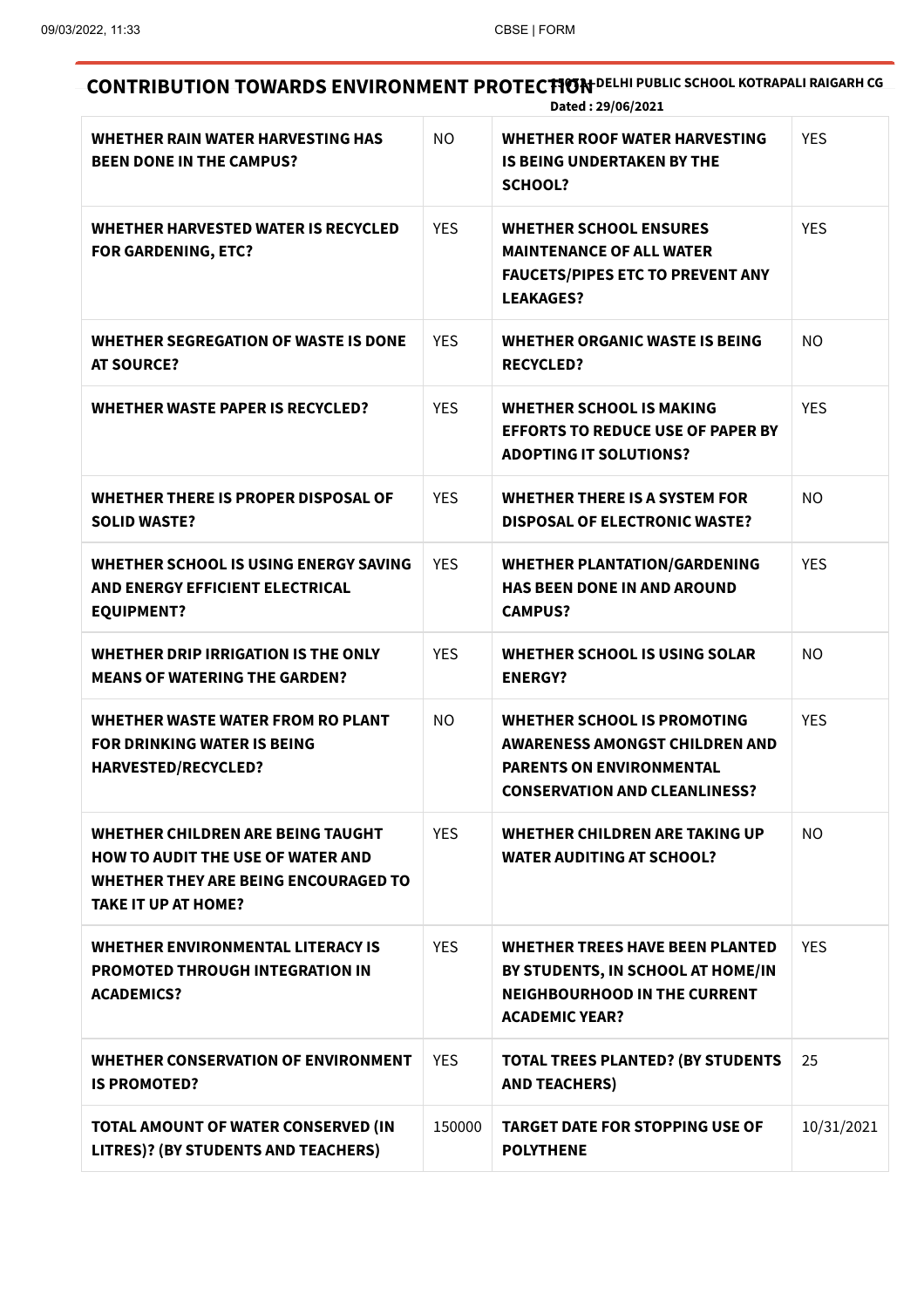**CHAIRMAN/PRESIDENT'S CORRESPONDENT DETAIL<sup>I</sup>NND SIMCUBLIC SCHOOL KOTRAPALI RAIGARH CG Dated : 29/06/2021**

|                                                                                                                         |                                  | PULLU , 49, 00, 4044                                                      |                                                                                 |
|-------------------------------------------------------------------------------------------------------------------------|----------------------------------|---------------------------------------------------------------------------|---------------------------------------------------------------------------------|
| <b>CHAIRMAN/PRESIDENT'S/</b><br><b>CORRESPONDENT NAME</b>                                                               | PRAMOD AGRAWAL                   | <b>CHAIRMAN/PRESIDENT'S/</b><br><b>CORRESPONDENT</b><br><b>ADDRESS</b>    | DPS CITY OFFICE, NEAR<br>JANKARM PRESS, BUJI<br>BHAVAN CHOWK,<br>RAIGARH (C.G.) |
| <b>CHAIRMAN/PRESIDENT'S/</b><br><b>CORRESPONDENT PHONE</b><br>(OFFICE)                                                  | 9425277744                       | <b>CHAIRMAN/PRESIDENT'S/</b><br><b>CORRESPONDENT PHONE</b><br>(RESIDENCE) | 9425277744                                                                      |
| <b>SECRETARY NAME</b>                                                                                                   | <b>SAURABH</b><br><b>KOTHARI</b> | <b>TOTAL MEMBERS</b>                                                      | 7                                                                               |
| WHETHER THE SCHOOL MANAGING COMMITTEE HAS<br>BEEN CONSTITUTED AS PER OF REQUIREMENTS OF<br><b>AFFILIATION BYE-LAWS?</b> |                                  | <b>Yes</b>                                                                |                                                                                 |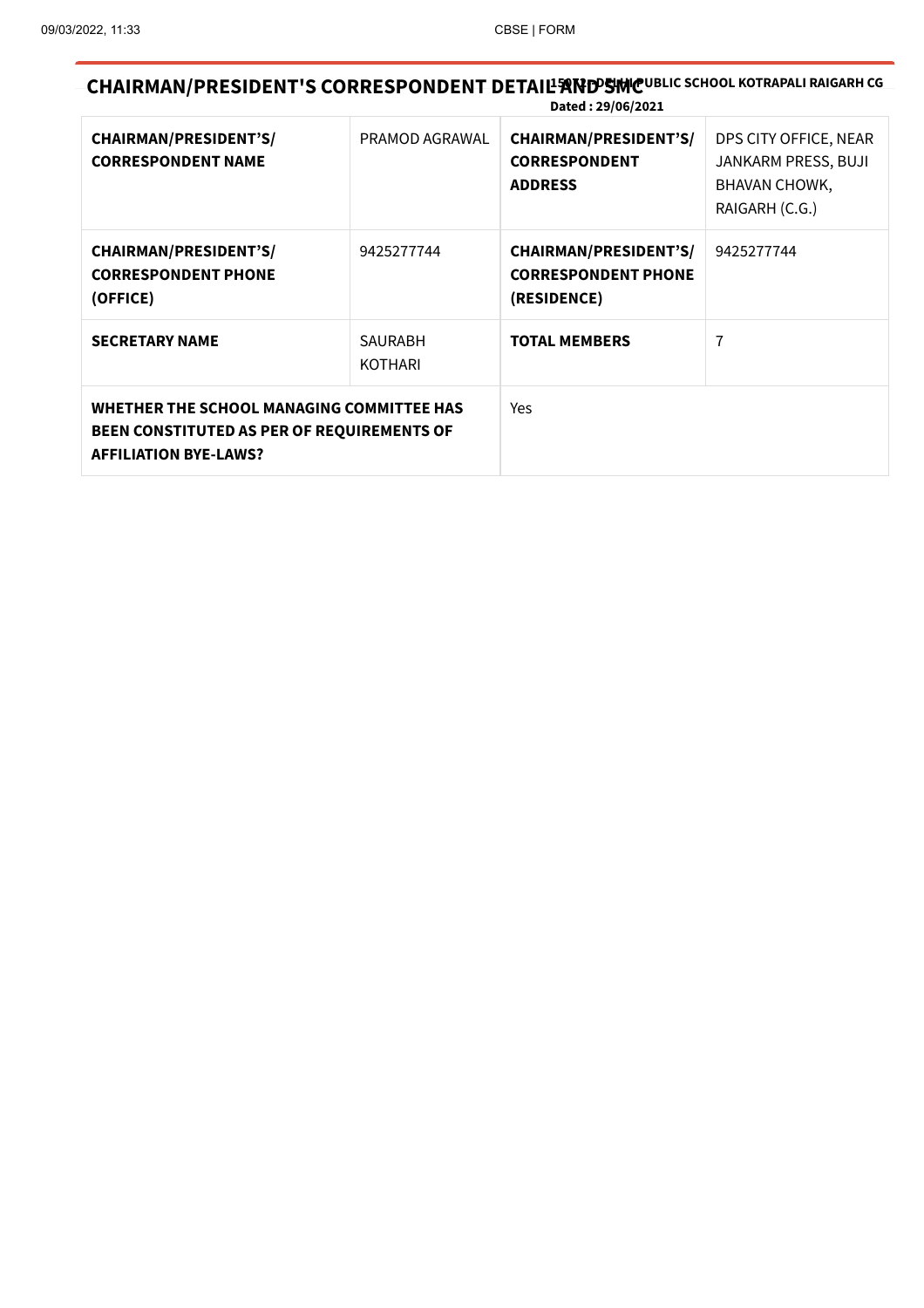| <b>SCHOOL WEBSITE INFORMATION</b>                                                                                                                                                                                                                      | 15072--DELHI PUBLIC SCHOOL KOTRAPALI RAIGARH CG<br>Dated: 26/06/2021 |                                                                                                                                          |            |  |
|--------------------------------------------------------------------------------------------------------------------------------------------------------------------------------------------------------------------------------------------------------|----------------------------------------------------------------------|------------------------------------------------------------------------------------------------------------------------------------------|------------|--|
| URL OF SCHOOL WEBSITE                                                                                                                                                                                                                                  | www.dpsraigarh.com                                                   | <b>DETAILS OF CURRICULUM</b>                                                                                                             | Yes        |  |
| <b>SCHOOL MANAGING COMMITTEE</b><br><b>INFORMATION</b>                                                                                                                                                                                                 | Yes                                                                  | <b>TRANSFER CERTIFICATE SAMPLE</b>                                                                                                       | Yes        |  |
| <b>NORMS FOLLOWED FOR FIXING FEE</b>                                                                                                                                                                                                                   | Yes                                                                  | <b>SELF AFFIDAVIT OF SCHOOL</b>                                                                                                          | <b>Yes</b> |  |
| <b>AFFILIATION STATUS</b><br>(MIDDLE/SECONDARY/SENIOR<br><b>SECONDARY)</b>                                                                                                                                                                             | Yes                                                                  | <b>DETAILS OF INFRASTRUCTURE</b>                                                                                                         | Yes        |  |
| <b>DETAILS OF TEACHERS INCLUDING</b><br><b>QUALIFICATIONS</b>                                                                                                                                                                                          | Yes                                                                  | <b>DETAILS OF TEACHERS TRAINING</b>                                                                                                      | Yes        |  |
| THE NUMBER OF STUDENTS CLASS<br><b>WISE</b>                                                                                                                                                                                                            | Yes                                                                  | LIST OF BOOKS PRESCRIBED IN VARIOUS<br><b>CLASSES</b>                                                                                    | Yes        |  |
| <b>ANNUAL REPORT</b>                                                                                                                                                                                                                                   | Yes                                                                  | <b>SCHOOL CIRCULARS</b>                                                                                                                  | <b>Yes</b> |  |
| POSTAL ADDRESS AND E-MAIL,<br><b>TELEPHONE NOS. OF SCHOOL AND</b><br><b>AUTHORITIES</b>                                                                                                                                                                | Yes                                                                  | AS PER THE SECTION (2.4.9) OF<br><b>AFFILIATION BYE-LAWS, INFORMATION</b><br><b>WITH REGARD TO FEES CHARGED FOR</b><br><b>EACH CLASS</b> | Yes        |  |
| <b>PERIOD OF AFFILIATION</b>                                                                                                                                                                                                                           | Yes                                                                  | <b>ACADEMIC CALENDAR OF THE SCHOOL</b>                                                                                                   | Yes        |  |
| AS PER THE SECTION (2.4.7 (B)) OF AFFILIATION BYE-LAWS, WRITTEN DECLARATION DULY SIGNED BY THE<br>MANAGER AND THE PRINCIPAL TO THE EFFECT THAT THEY HAVE GONE THROUGH THE CONTENTS OF THE<br>BOOKS PRESCRIBED BY THE SCHOOL AND OWN THE RESPONSIBILITY |                                                                      |                                                                                                                                          |            |  |
| ACADEMIC ACHIEVEMENTS; WRITE UP ON ALL EFFORTS MADE IN THE FIELD OF ENVIRONMENT<br>EDUCATION, SPORTS ACHIEVEMENTS, INNOVATIONS, OVERALL RESULTS, PTA ACTIVITIES, IMPORTANT<br>SMC DECISIONS BEEN ADDED IN ANNUAL REPORT OF THE SCHOOL                  |                                                                      |                                                                                                                                          |            |  |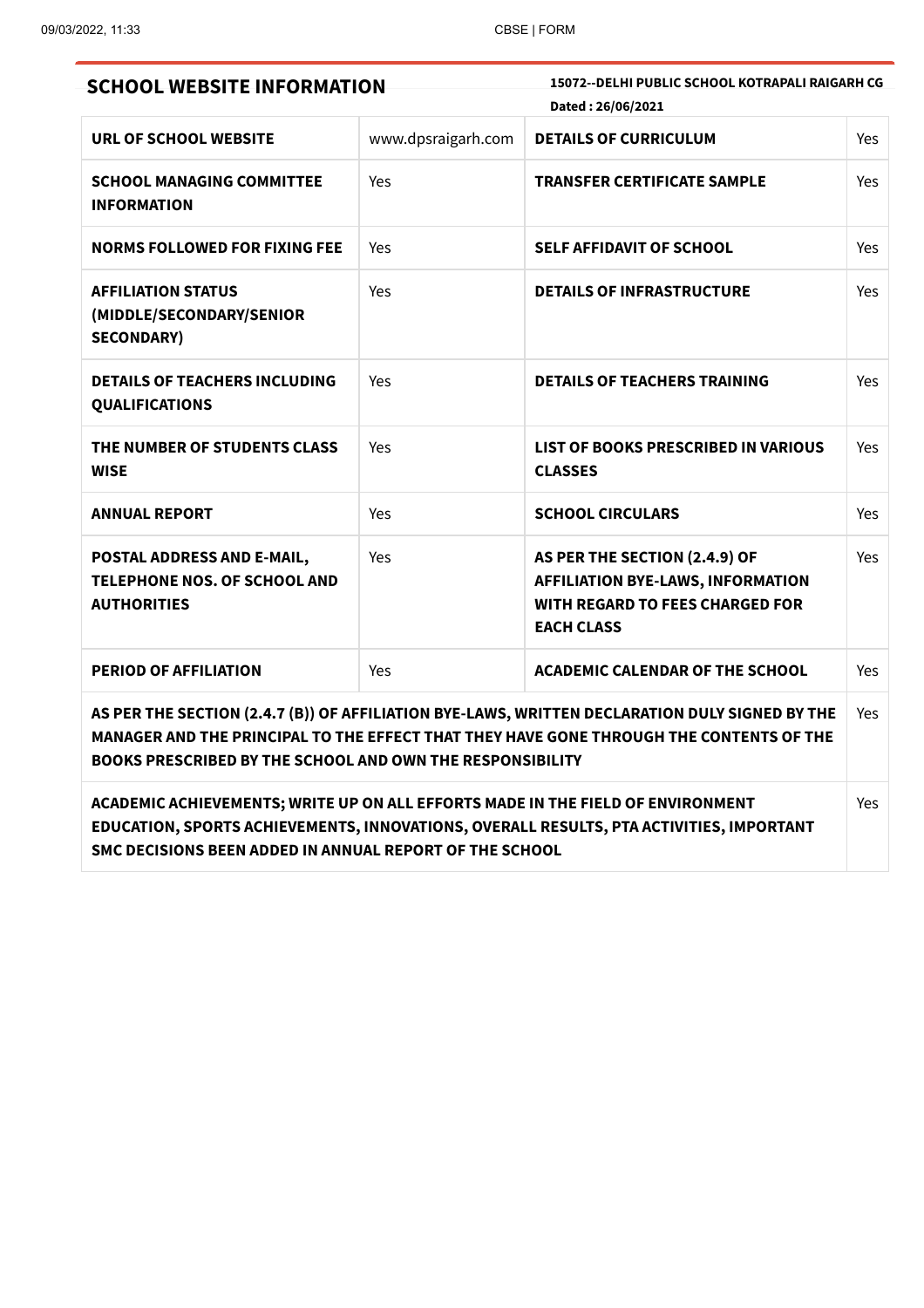×

| <b>OTHER VITAL INFORMATION</b>                                                                                                              |                            | 15072 -- DELHI PUBLIC SCHOOL KOTRAPALI RAIGARH CG<br>Dated: 29/06/2021                                          |                      |  |
|---------------------------------------------------------------------------------------------------------------------------------------------|----------------------------|-----------------------------------------------------------------------------------------------------------------|----------------------|--|
| <b>10th BOARD PASS</b><br><b>PERCENTAGE</b><br>(2014/2015/2016)                                                                             | 81.36/95.06/97.83          | <b>12th BOARD PASS</b><br><b>PERCENTAGE</b><br>(2014/2015/2016)                                                 | 79.69/77.63/90.48    |  |
| <b>NAME OF</b><br><b>WELLNESS/ACTIVITY</b><br><b>TEACHER</b>                                                                                | <b>YES</b>                 | <b>NAME OF</b><br><b>GRIEVANCE/COMPLAINT</b><br><b>REDRESSAL OFFICER</b>                                        | DIVYA KRISHNAN M     |  |
| <b>CONTACT NUMBER OF</b><br><b>GRIEVANCE/COMPLAINT</b><br><b>REDRESSAL OFFICER</b>                                                          | 7697700957                 | <b>EMAIL ID OF</b><br><b>GRIEVANCE/COMPLAINT</b><br><b>REDRESSAL OFFICER</b>                                    | dpsraigarh@gmail.com |  |
| <b>NAME OF HEAD OF SEXUAL</b><br><b>HARASSMENT COMMITTEE</b>                                                                                | <b>SUBRAT RANI PUROHIT</b> | <b>CONTACT NUMBER OF</b><br><b>HEAD OF SEXUAL</b><br><b>HARASSMENT</b><br><b>COMMITTEE</b>                      | 7697700956           |  |
| <b>EMAIL ID OF HEAD OF</b><br><b>SEXUAL HARASSMENT</b><br><b>COMMITTEE</b>                                                                  | subrataapurohit@gmail.com  | <b>NAME OF CONTACT</b><br><b>PERSON IN CASE OF</b><br><b>EMERGENCY</b>                                          | SANDEEP PRADHAN      |  |
| <b>CONTACT NUMBER OF</b><br><b>CONTACT PERSON IN CASE</b><br>OF EMERGENCY                                                                   | 7697700956                 | <b>EMAIL ID OF CONTACT</b><br><b>PERSON IN CASE OF</b><br><b>EMERGENCY</b>                                      | admin@dpsraigarh.com |  |
| <b>TOTAL NUMBER OF</b><br><b>DOCTORS IN SCHOOL</b><br><b>CLINIC</b>                                                                         | 1                          | <b>TOTAL NUMBER OF</b><br><b>NURSES IN SCHOOL</b><br><b>CLINIC</b>                                              | 1                    |  |
| <b>TOTAL NUMBER OF BEDS IN</b><br><b>SCHOOL CLINIC</b>                                                                                      | 3                          | <b>LEVEL OF INVOLVEMENT</b><br>OF SCHOOL IN CBSE<br><b>ACTIVITIES</b>                                           | <b>ACTIVE</b>        |  |
| <b>DO THE TEACHERS GET</b><br><b>PROPER GRADE LIKE</b><br><b>PGT/TGT AS PER THE</b><br><b>CLASSES THEY ARE</b><br><b>ENTITLED TO TEACH?</b> | <b>YES</b>                 | <b>DO THE TEACHERS AND</b><br><b>STAFF GET THEIR</b><br><b>SALARY WITHIN FIRST</b><br><b>WEEK OF THE MONTH?</b> | <b>YES</b>           |  |
| <b>DOES THE SCHOOL HAVE</b><br><b>EPF FACILITY FOR STAFF</b>                                                                                | <b>YES</b>                 | <b>EPF REGISTRATION</b><br><b>NUMBER</b>                                                                        | CG/RAI/0021948/000   |  |
| <b>MODE OF SALARY PAYMENT</b>                                                                                                               | bankpayment                | <b>NAME OF BANK WITH</b><br><b>SALARY ACCOUNT</b>                                                               | KARNATAKA BANK       |  |
| <b>ARE THE SCHOOL</b><br><b>ACCOUNTS AUDITED</b><br><b>REGULARLY?</b>                                                                       | <b>YES</b>                 | <b>PARENT TEACHERS</b><br><b>ASSOCIATION AS PER</b><br><b>NORMS</b>                                             | <b>YES</b>           |  |
| <b>ACADEMIC SESSION</b>                                                                                                                     | <b>APRIL TO MARCH</b>      | <b>VACATION PERIOD</b>                                                                                          | <b>MAY TO JUNE</b>   |  |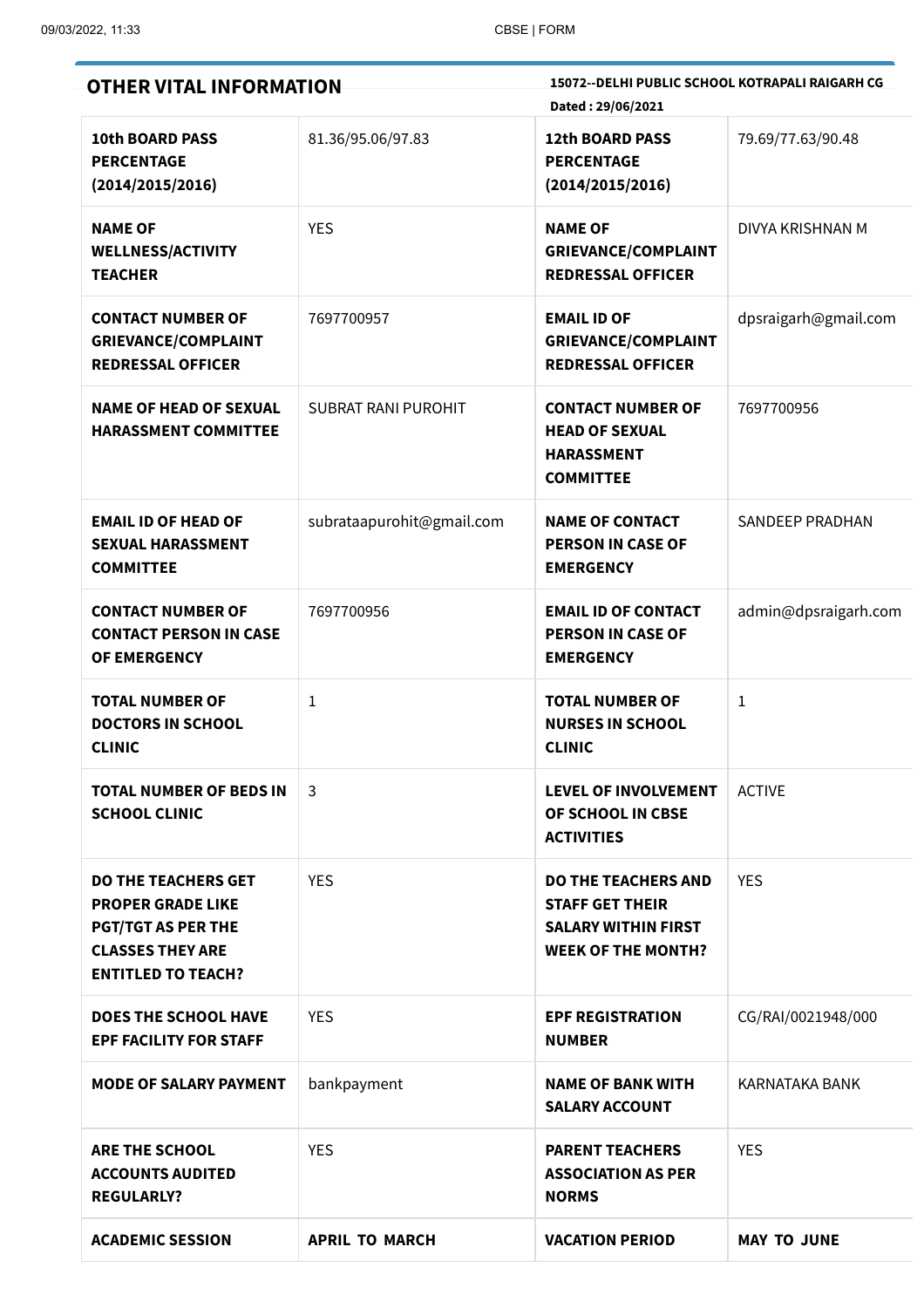| <b>AUDITED BALANCE SHEET</b>                                                                                 | <b>VIEW (PdfHandler.aspx?</b> | <b>STAFF STATEMENT OF</b>                                                 | <b>VIEW (PdfHandler.aspx?</b> |  |
|--------------------------------------------------------------------------------------------------------------|-------------------------------|---------------------------------------------------------------------------|-------------------------------|--|
| <b>OF SCHOOL</b>                                                                                             | FileName=balance/15072.pdf)   | <b>SCHOOL</b>                                                             | FileName=staff/15072.po       |  |
| <b>INCOME AND EXPENDITURE</b>                                                                                | <b>VIEW (PdfHandler.aspx?</b> | <b>ACADEMIC CALENDAR</b>                                                  | <b>VIEW (PdfHandler.aspx?</b> |  |
| <b>STATEMENT</b>                                                                                             | FileName=income/15072.pdf)    | <b>OF SCHOOL</b>                                                          | FileName=academic/150         |  |
| <b>AVAILABILITY OF STAFF</b><br><b>WITH KNOWLEDGEOF</b><br>SOFTWARE/SCANNING/GEO<br><b>TAGGING/INTERNET?</b> | <b>YES</b>                    | <b>WHETHER SUFFICIENT</b><br><b>GUARDS EMPLOYED</b><br><b>FOR SAFETY?</b> | <b>YES</b>                    |  |
| <b>BEST PRACTICES OF SCHOOL</b>                                                                              |                               |                                                                           |                               |  |

Delhi Public School (DPS) endeavours to prepare each student for academic social and personal success by creating a com of empowered and diverse learners.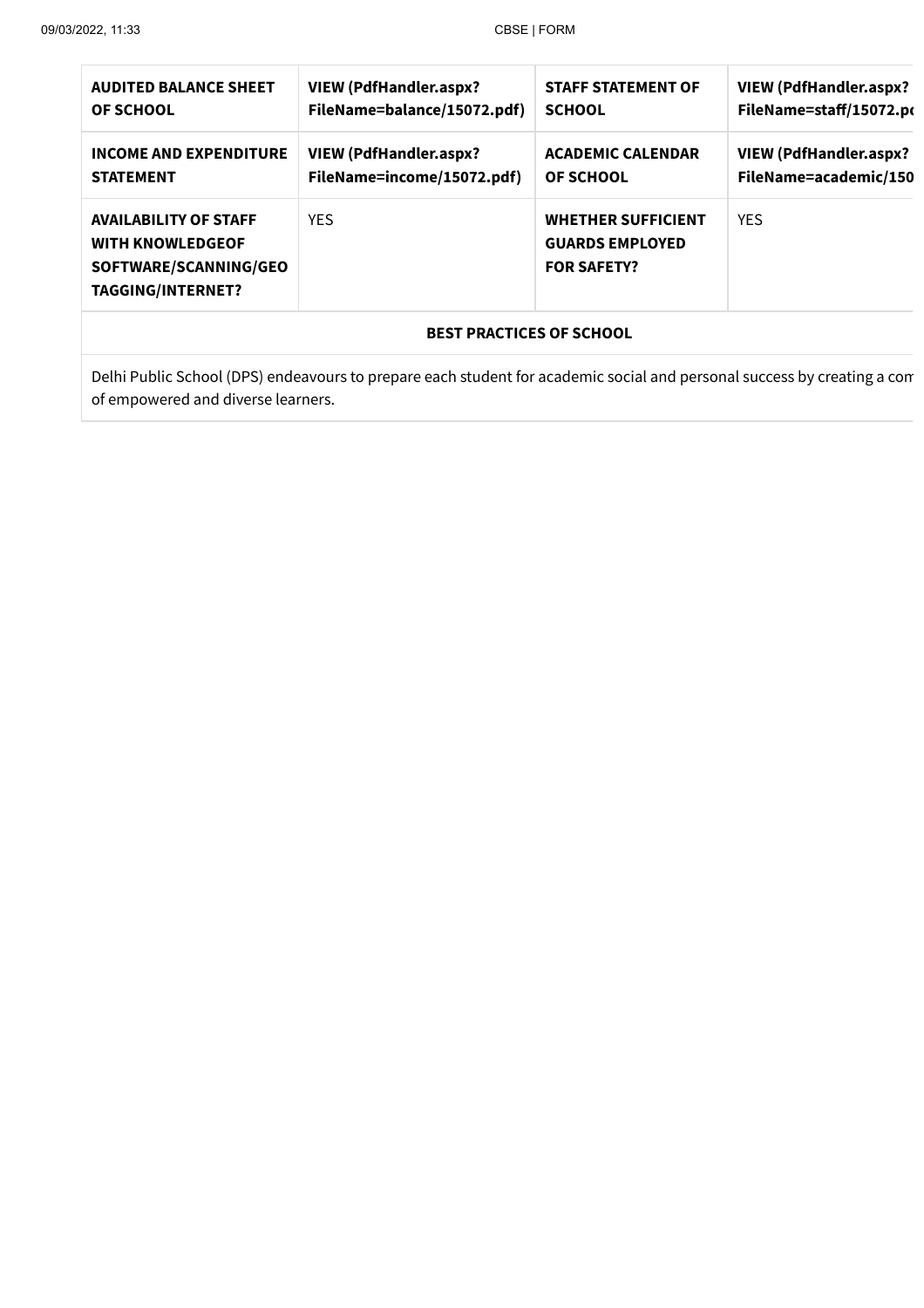| <b>OTHER INFORMATION</b>                                                                                                                                                                                                                              |            |                                                                                                                                  |
|-------------------------------------------------------------------------------------------------------------------------------------------------------------------------------------------------------------------------------------------------------|------------|----------------------------------------------------------------------------------------------------------------------------------|
| <b>MANDATORY ART EDUCATION FROM CLASS 1 TO 10 -TWO PERIOD A</b><br><b>DAY</b>                                                                                                                                                                         | <b>YES</b> | <b>WHETHER SELECTION OF TEXTBO</b><br>NORMS ((SECTION-2.4.7 (A) OF AF<br>(http://cbseaff.nic.in/cbse_aff/atti<br>Bye-Laws.pdf))? |
| WHETHER LIST OF PRESCRIBED BOOKS ARE PUBLISHED ON SCHOOL<br><b>WEBSITE WITH WRITTEN DECLARATION AS PER (SECTION-2.4.7 (B)</b><br>OF AFFILIATION BYE-LAWS)<br>(http://cbseaff.nic.in/cbse_aff/attachment/onlineservices/affiliation-<br>Bye-Laws.pdf)? | <b>YFS</b> | <b>WHETHER INFORMATION AS PER F</b><br>LAWS)<br>(http://cbseaff.nic.in/cbse_aff/atti<br>Bye-Laws.pdf) PUBLISHED ON TH            |
| WHETHER ALL GUIDELINES RELATED TO POCSO ACT COMPLIED WITH<br>AS PER (SECTION-14.25 OF AFFILIATION BYE-LAWS)<br>(http://cbseaff.nic.in/cbse_aff/attachment/onlineservices/affiliation-<br>Bye-Laws.pdf)?                                               | <b>YFS</b> | WHETHER ANNUAL REPORT CONT.<br>(SECTION-14.5 OF AFFILIATION BY<br>(http://cbseaff.nic.in/cbse_aff/atti<br>Bye-Laws.pdf)?         |
| WHETHER DISABLED STUDENTS FACILITATED AS PER (SECTION-14.15<br>OF AFFILIATION BYE-LAWS)<br>(http://cbseaff.nic.in/cbse_aff/attachment/onlineservices/affiliation-<br>Bye-Laws.pdf)?                                                                   | <b>YES</b> | <b>WHETHER IN-SERVICE TRAINING C</b><br><b>AFFILIATION BYE-LAWS)</b><br>(http://cbseaff.nic.in/cbse_aff/att<br>Bye-Laws.pdf)?    |
| WHETHER ANNUAL HEALTH CHECK-UP OF STUDENTS DONE AND<br><b>THEIR RECORDS MAINTAINED?</b>                                                                                                                                                               | <b>YES</b> | <b>NUMBER OF TEACHERS IN SCHOO</b><br><b>SHIKSHA VANI</b>                                                                        |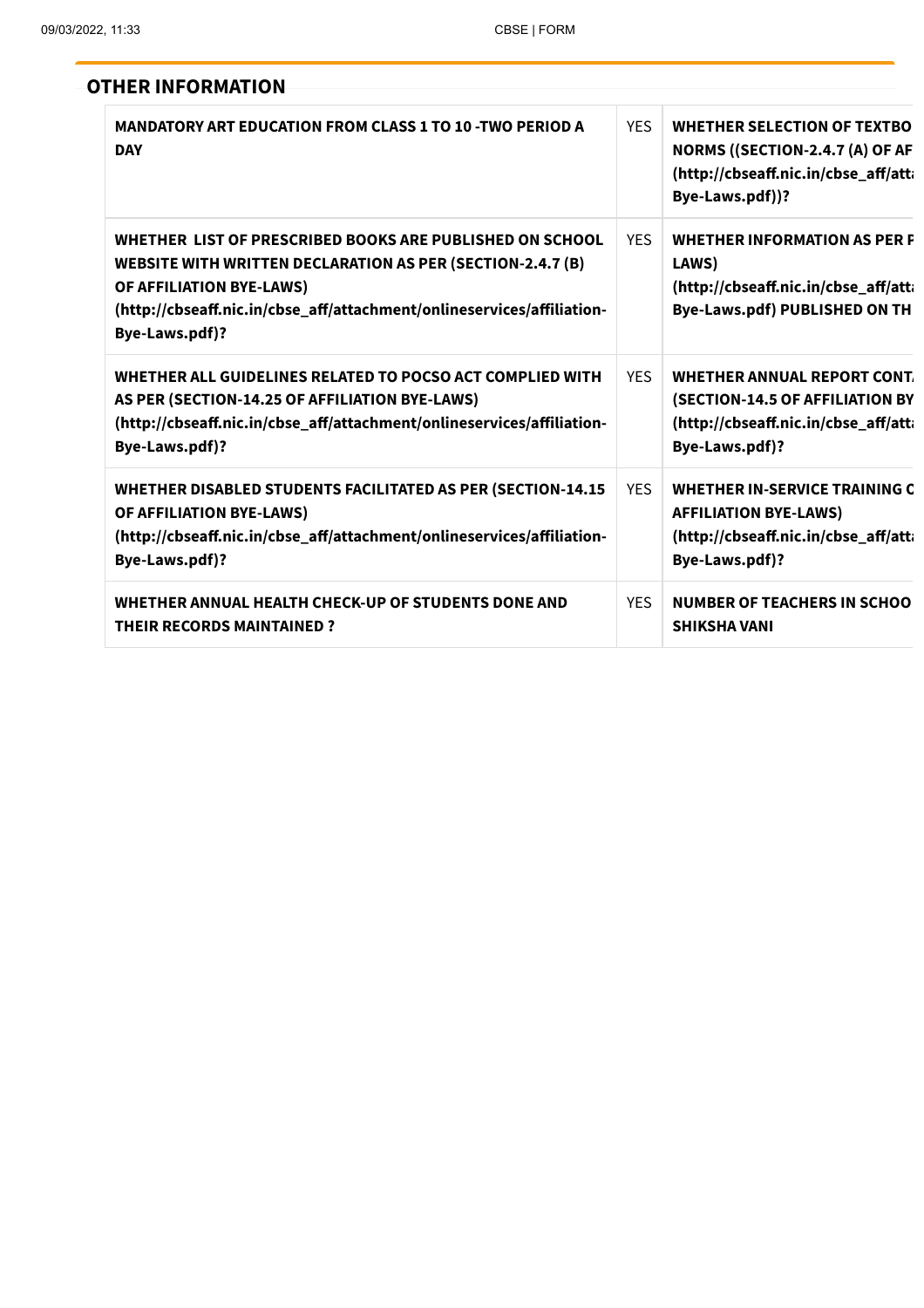### **PEDAGOGICAL PLAN**

| ADOPTION OF EXPERIENTIAL LEARNING<br><b>PEDAGOGY -IN WHICH GRADES</b>                                                      | I,II,III,IV,V,VI,VII,VIII,IX,X,XI,XII | <b>WHETHER ANNUAL</b><br><b>PEDAGOGICAL</b><br><b>PLANS PREPARED,</b><br><b>SUBMITTED AND</b><br><b>IMPLEMENTATED?</b> | <b>YES</b> |
|----------------------------------------------------------------------------------------------------------------------------|---------------------------------------|------------------------------------------------------------------------------------------------------------------------|------------|
| NUMBER OF TEACHERS TRAINED ON THE<br><b>ANNUAL THEME OF CBSE - EXPERIMENTAL</b><br><b>LEARNING AND INNOVATIVE PEDAGOGY</b> | 14                                    |                                                                                                                        |            |

### **FEE STRUCTURE OF SCHOOL**

**15072--DELHI PUBLIC SCHOOL KOTRAPALI RAIGARH CG**

| <b>CLASS</b>                      | <b>ADMISSION</b><br><b>FEE</b><br>(in Rupees) | <b>TUITION</b><br><b>FEE</b><br>(in<br><b>Rupees</b> ) | <b>YEARLY</b><br><b>DEVELOPMENT</b><br><b>CHARGES</b><br>(in Rupees) | <b>B.I. L. AAIAAIAAA4</b><br><b>ANNUAL/MONTHLY OTHER CHARGES</b><br><b>FOR OTHER FACILITIES</b><br>(in Rupees) |
|-----------------------------------|-----------------------------------------------|--------------------------------------------------------|----------------------------------------------------------------------|----------------------------------------------------------------------------------------------------------------|
| <b>PRIMARY</b>                    | 20000                                         | 35300                                                  | $\mathbf 0$                                                          | 4200                                                                                                           |
| <b>MIDDLE</b>                     | 20000                                         | 38300                                                  | $\mathbf 0$                                                          | 4200                                                                                                           |
| <b>SECONDARY</b>                  | 25000                                         | 42700                                                  | $\mathbf 0$                                                          | 4200                                                                                                           |
| <b>SENIOR</b><br><b>SECONDARY</b> | 25000                                         | 44400                                                  | 0                                                                    | 4200                                                                                                           |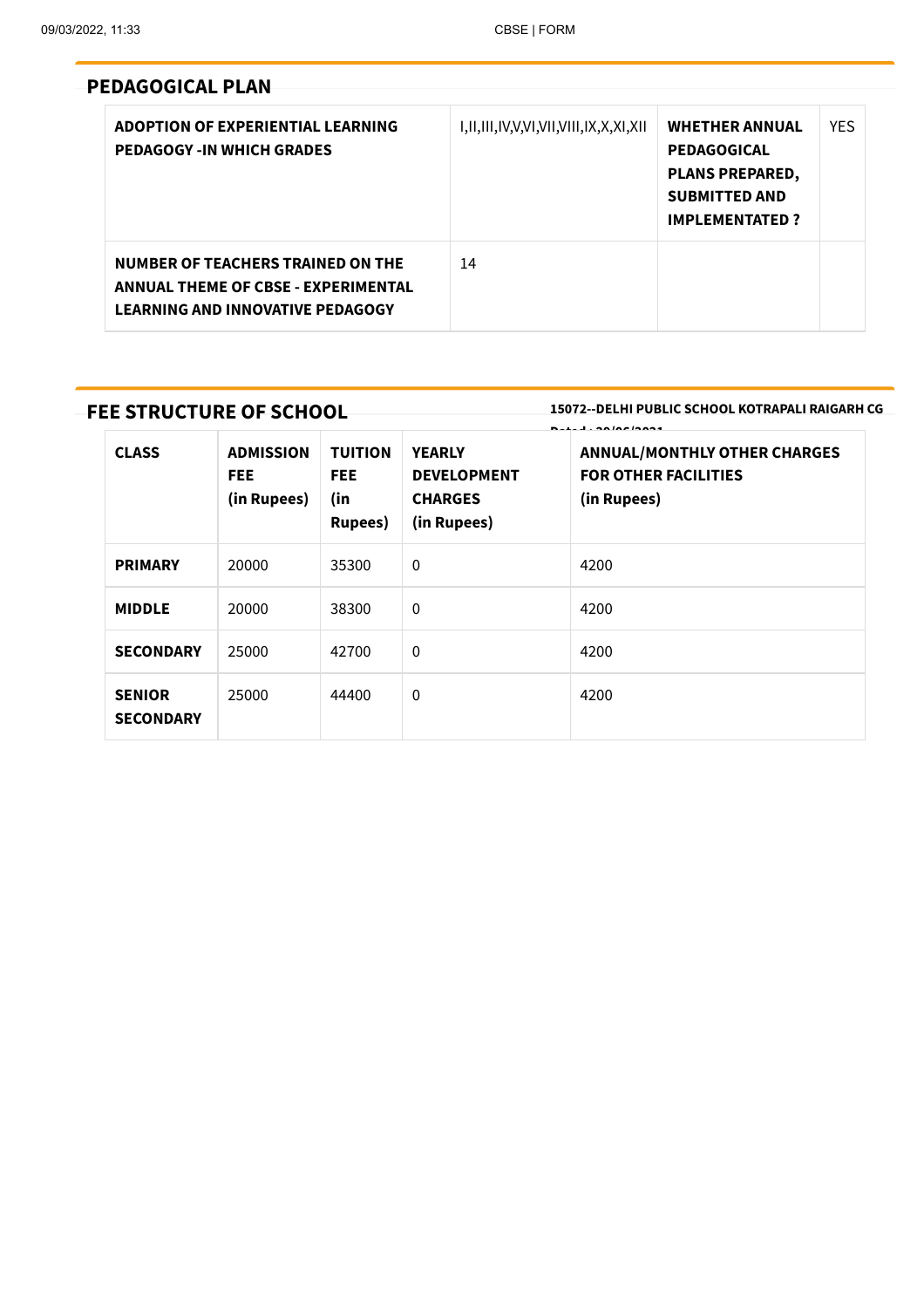## **PHOTO OF SCHOOL**

#### **SCHOOL PHOTOS**

**15072--DELHI PUBLIC SCHOOL KOTRAPALI RAIGARH CG Dated :**

#### **GEO-TAGGED PHOTO**



#### **PLAYGROUND PHOTO**



#### **LIBRARY PHOTO**



#### **SCIENCE LAB PHOTO**

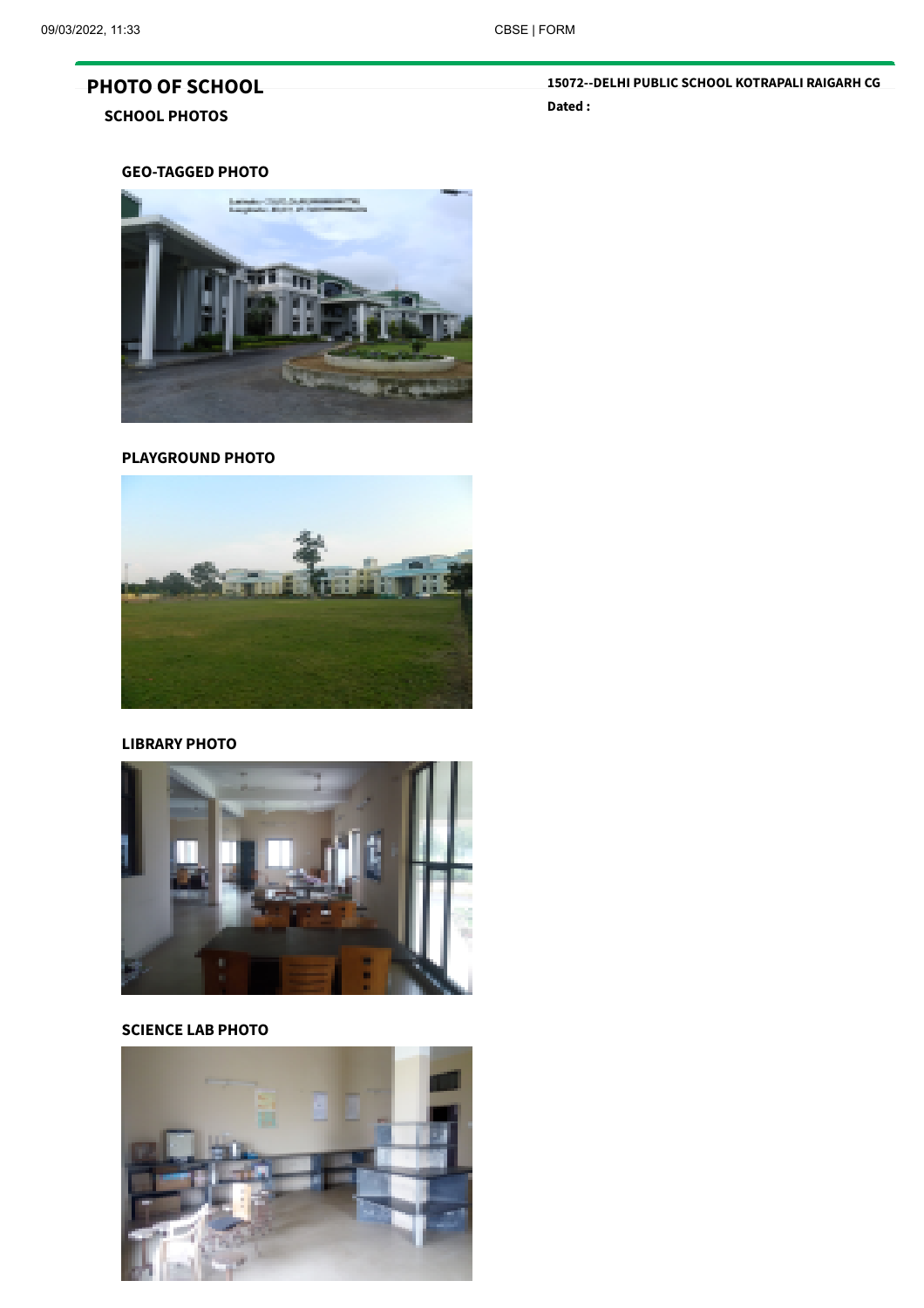**VIDEO**

#### **PHYSICS LAB PHOTO**



#### **CHEMISTRY LAB PHOTO**



#### **BIOLOGY LAB PHOTO**

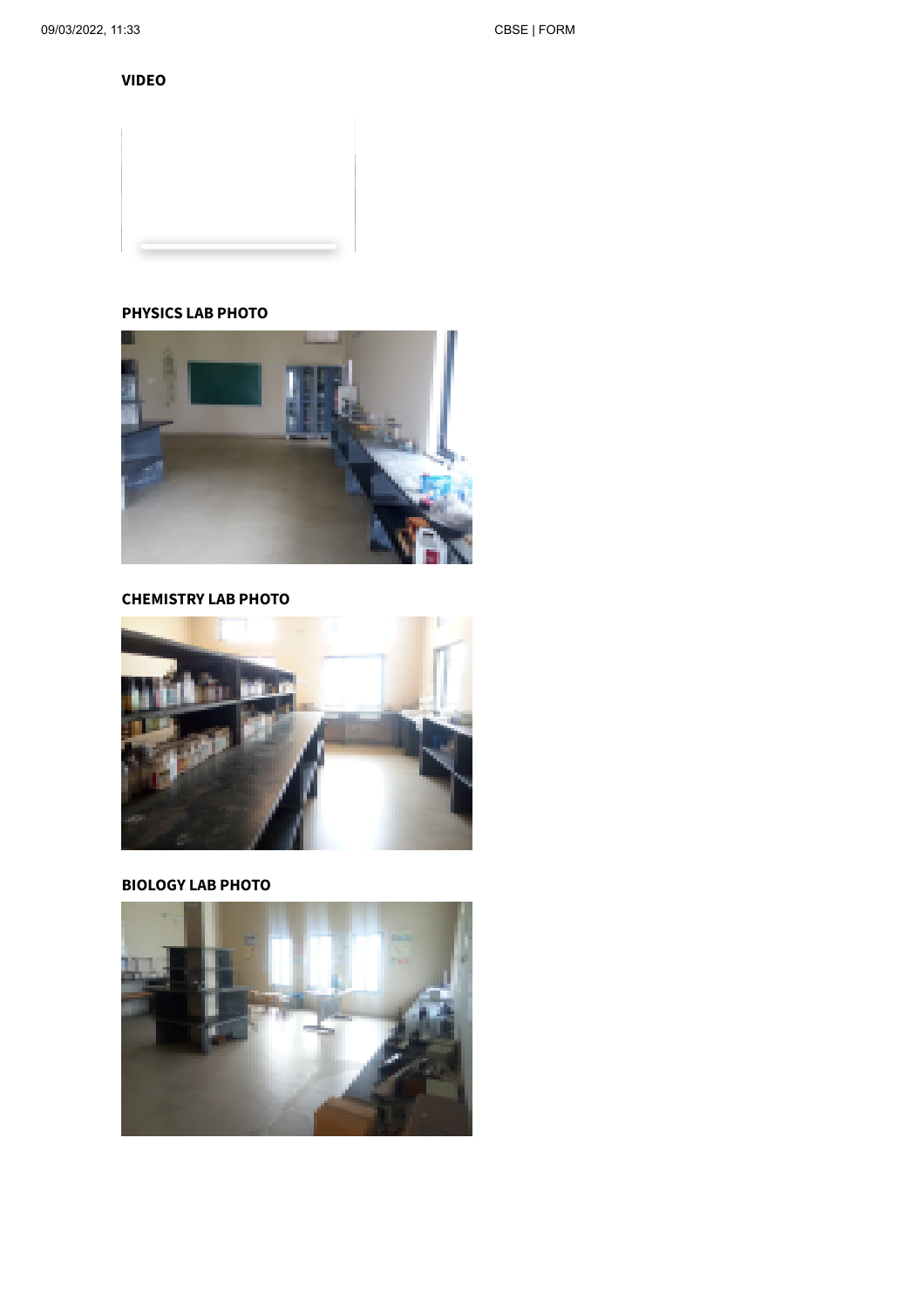#### **TOILET PHOTO**



| <b>ADDITIONAL INFORMATION</b>                    | 15072 -- DELHI PUBLIC SCHOOL KOTRAPALI RAIGARH CG |
|--------------------------------------------------|---------------------------------------------------|
| <b>U-DISE CODE</b>                               | Dated: 26/06/2021<br>22041515026                  |
| <b>SCHOOL LOCATED IN RURAL OR URBAN AREA</b>     | <b>RURAL</b>                                      |
| <b>HABITATION NAME/MOHALLA</b>                   | <b>Education Village</b>                          |
| VILLAGE NAME (FOR RURAL)/WARD NUMBER (FOR URBAN) | Kotrapali                                         |
| <b>VILLAGE PANCHAYAT NAME (FOR RURAL)</b>        | Siyarpali                                         |
| <b>PIN CODE</b>                                  | 496001                                            |
| <b>CLUSTER RESOURCE CENTER NAME</b>              | Loing                                             |
| <b>CD BLOCK MANDAL/TALUKA NAME</b>               | Raigarh                                           |
| EDUCATIONAL ZONE/MANDAL/TALUKA NAME              | Raigarh                                           |
| <b>ASSEMBLY CONSTITUENCY</b>                     | Raigarh                                           |
| <b>MUNICIPALITY</b>                              | Raigarh                                           |
| IS THIS SCHOOL APPROACHABLE BY ALL WEATHER ROAD  | <b>YES</b>                                        |
| <b>IS THIS A SPECIAL SCHOOL FOR CWSN</b>         | <b>NO</b>                                         |
| <b>IS THIS A SHIFT SCHOOL</b>                    | <b>NO</b>                                         |
| IS THIS A RESIDENTIAL SCHOOL                     | <b>YES</b>                                        |
| <b>TYPE OF RESIDENTIAL SCHOOL</b>                | <b>PRIVATE</b>                                    |
| IS THIS A RELIGIOUS MINORITY SCHOOL              | <b>NO</b>                                         |
|                                                  |                                                   |

**TYPE OF RELIGIOUS MINORITY SCHOOL**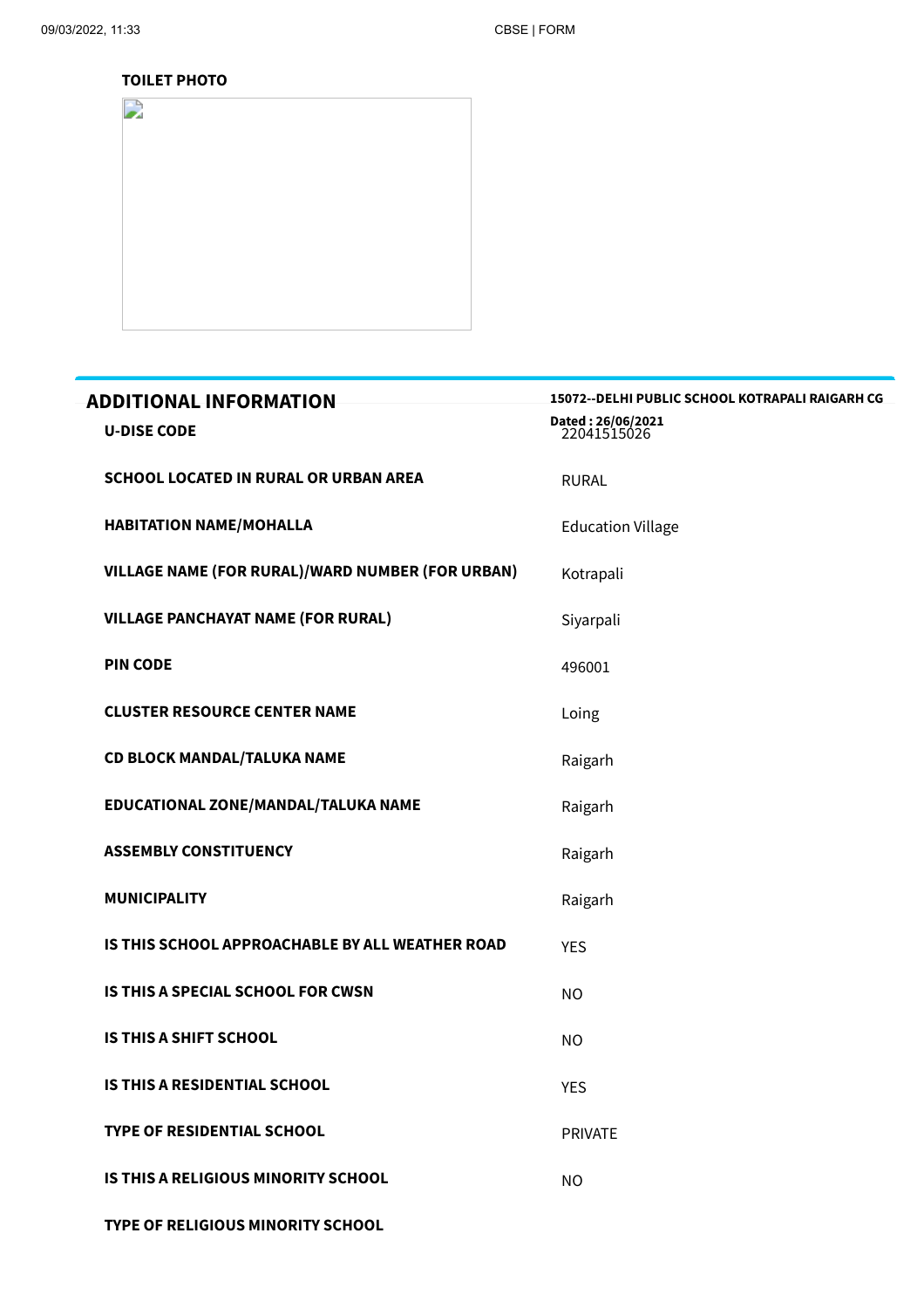| NUMBER OF ACADEMIC INSPECTIONS DURING LAST ACADEMIC<br><b>YEAR</b>          |  |
|-----------------------------------------------------------------------------|--|
| NUMBER OF VISITS BY CRC COORDINATOR DURING LAST<br><b>ACADEMIC YEAR</b>     |  |
| NUMBER OF VISITS BY BLOCK LEVEL OFFICER DURING LAST<br><b>ACADEMIC YEAR</b> |  |

| SCHOOL PARTICULARS FOR ELEMENTARY SCHOOLS ON LOTELLIN PUBLIC SCHOOL KOTRAPALI RAIGARH CG   |                |  |
|--------------------------------------------------------------------------------------------|----------------|--|
| NUMBER OF INSTRUCTIONAL DAYS DURING LAST ACADEMIC YEAR 126/06/2021                         | 210            |  |
| <b>SCHOOL HOURS FOR CHILDREN PER DAY (CURRENT YEAR)</b>                                    | 6              |  |
| <b>SCHOOL HOURS FOR TEACHERS PER DAY (CURRENT YEAR)</b>                                    | 8              |  |
| ARE PUPIL CUMULATIVE RECORDS BEING MAINTAINED?                                             | <b>YES</b>     |  |
| ARE PUPIL CUMULATIVE RECORDS SHARED WITH PARENTS?                                          | <b>YES</b>     |  |
| NUMBER OF STUDENTS PROVIDED IN SPECIAL TRAINING (CURRENT YEAR)                             | 100            |  |
| NUMBER OF STUDENTS ENROLLED IN SPECIAL TRAINING (PREVIOUS YEAR)                            | 100            |  |
| NUMBER OF STUDENTS COMPLETED SPECIAL TRAINING (PREVIOUS YEAR)                              | 100            |  |
| HAS SCHOOL MANAGEMENT COMMITTEE (SMC) BEEN CONSTITUTED?                                    | <b>YES</b>     |  |
| LANGUAGES TAUGHT AT PRIMARY STAGE: MENTION THE NAME OF LANGUAGE<br><b>OPTIONAL</b>         | English        |  |
| IS ANGANWADI CENTRE IN OR ADJACENT TO SCHOOL? OPTIONAL                                     | <b>YES</b>     |  |
| NUMBER OF MEETINGS HELD BY SMC DURING LAST ACADEMIC YEAR                                   | $\overline{2}$ |  |
| WHETHER SMC PREPARE THE SCHOOL DEVELOPMENT PLAN                                            | <b>YES</b>     |  |
| WHETHER SEPARATE BANK ACCOUNT FOR SMC NO IF YES, PROVIDE THESE DETAILS<br><b>BANK NAME</b> |                |  |
| <b>ACCOUNT HOLDER'S NAME</b>                                                               |                |  |
| <b>BANK ACCOUNT NUMBER</b>                                                                 |                |  |
| <b>IFSC CODE</b>                                                                           |                |  |
| WHEN WAS THE TEXTBOOK RECEIVED FOR CURRENT YEAR?                                           | <b>APRIL</b>   |  |

NO

**WHETHER COMPLETE SET OF FREE TEXT BOOKS FOR TEACHERS LEARNING EQUIPMENT (TLE) RECEIVED?**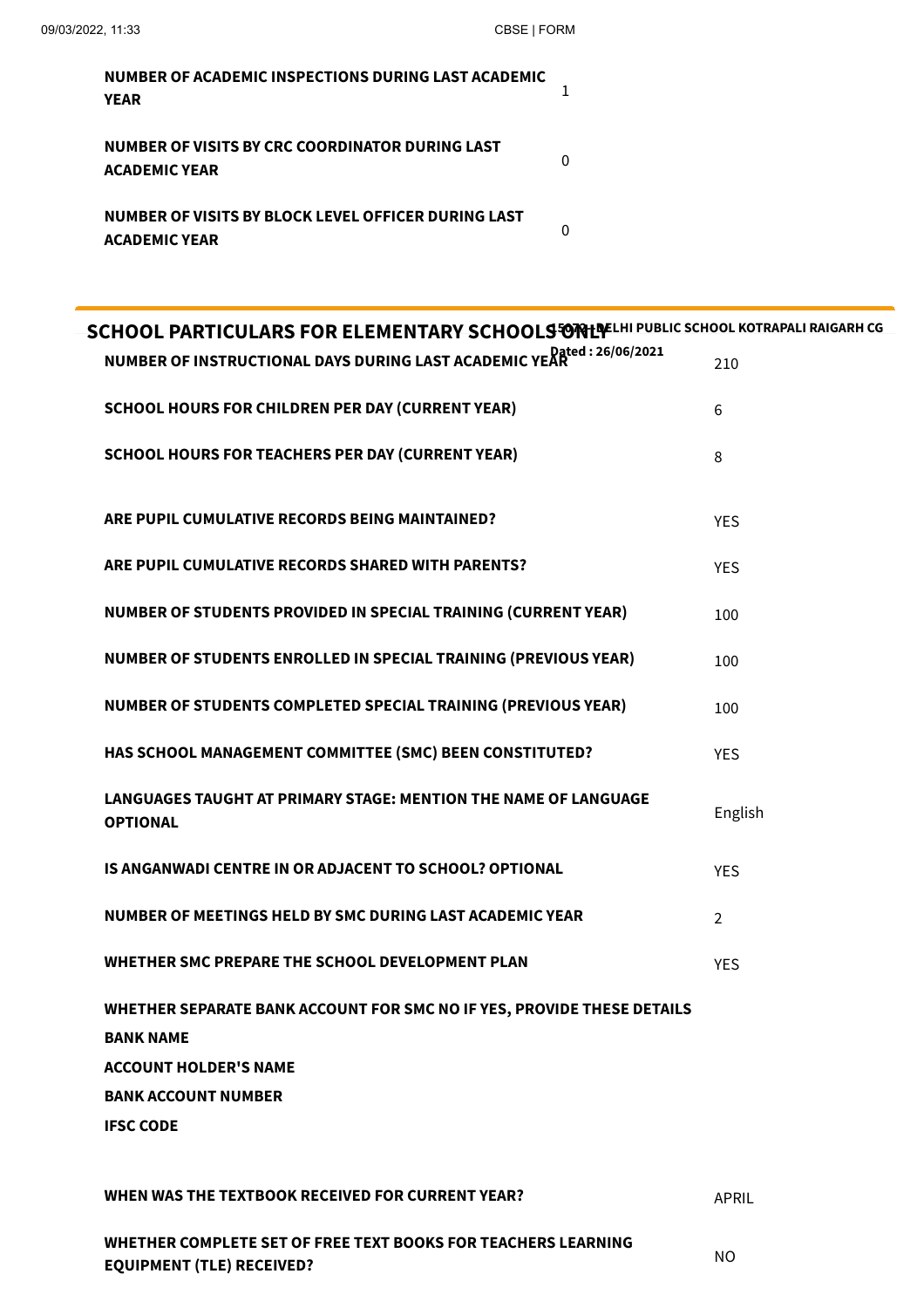| <b>WHETHER TLE RECEIVED FOR EACH GRADE?</b>                                                                                                    | NO.        |
|------------------------------------------------------------------------------------------------------------------------------------------------|------------|
| WHETHER PLAY MATERIAL GAMES AND SPORTS MATERIAL AVAILABLE FOR EACH<br><b>GRADE?</b>                                                            | <b>YES</b> |
| ARE THE MAJORITY OF PUPILS TAUGHT THROUGH THEIR MOTHER TONGUE AT<br><b>PRIMARY STAGE? OPTIONAL</b>                                             | NO.        |
|                                                                                                                                                |            |
| SCHOOL PARTICULARS FOR SECONDARY AND HIGHER7SECONDARY SOPHOOL PARTICULARS<br>NUMBER OF INSTRUCTIONAL DAYS DURING LAST ACADEMIC YEAR 26/06/2021 |            |
| <b>SCHOOL HOURS FOR CHILDREN PER DAY (CURRENT YEAR)</b>                                                                                        | 6          |
| <b>SCHOOL HOURS FOR TEACHERS PER DAY (CURRENT YEAR)</b>                                                                                        | 8          |
|                                                                                                                                                |            |

**ARE SCHOOL MANAGEMENT COMMITTEE (SMC) AND SCHOOL MANAGEMENT DEVELOPMENT COMMITTE (SMDC) SAME?**

**IF NO, UPLOAD DETAILS OF SMDC**

**VIEW (PdfHandler.aspx? [FileName=smdc/3330157.pdf\)](https://saras.cbse.gov.in/oasis/PdfHandler.aspx?FileName=smdc/3330157.pdf)**

YES

| PHYSICAL FACILITIES AND EQUIPMENTS                       |                                                                     |                   |            | 15072 -- DELHI PUBLIC SCHOOL KOTRAPALI RAIGARH CG |  |  |
|----------------------------------------------------------|---------------------------------------------------------------------|-------------------|------------|---------------------------------------------------|--|--|
|                                                          | <b>NUMBER OF CLASSROOMS BY CONDITION</b>                            | Dated: 26/06/2021 |            |                                                   |  |  |
| <b>PUCCA</b>                                             | <b>PARTIALLY PUCCA</b>                                              | <b>KUCHCHA</b>    |            | <b>TENT</b>                                       |  |  |
| 28                                                       | $\mathbf 0$                                                         | 0                 |            | $\mathbf{0}$                                      |  |  |
| 0                                                        | 0                                                                   | 0                 |            | $\mathbf{0}$                                      |  |  |
| 0                                                        | $\mathbf{0}$                                                        | $\Omega$          |            | $\Omega$                                          |  |  |
|                                                          | <b>IS LAND AVAILABLE FOR EXPANSION OF SCHOOL ACTIVITIES?</b>        |                   | <b>YES</b> |                                                   |  |  |
|                                                          | IS SEPARATE ROOM AVAILABLE FOR PRINCIPAL/HEAD TEACHER?              | <b>YES</b>        |            |                                                   |  |  |
| <b>TEACHER?</b>                                          | IS SEPARATE ROOM AVAILABLE FOR VICE PRINCIPAL/ASSISTANT HEAD        | <b>YES</b>        |            |                                                   |  |  |
|                                                          | IS SEPARATE ROOM AVAILABLE FOR CRAFTS/CO CURRICULAR ACTIVITIES? YES |                   |            |                                                   |  |  |
| IS STAFF QUARTERS AVAILABLE?                             |                                                                     |                   |            |                                                   |  |  |
| IS HAND WASHING FACILITY AVAILABLE NEAR TOILET/URINALS ? |                                                                     |                   |            |                                                   |  |  |
|                                                          | <b>IS ELECTRICITY CONNECTION AVAILABLE?</b>                         |                   | <b>YES</b> |                                                   |  |  |
| <b>AVAILABLE?</b>                                        | IS AUDIO/VISUAL/PUBLIC ADDRESS SYSTEM                               | <b>YES</b>        |            |                                                   |  |  |
| <b>IS LCD PROJECTOR AVAILABLE?</b>                       |                                                                     | <b>YES</b>        |            |                                                   |  |  |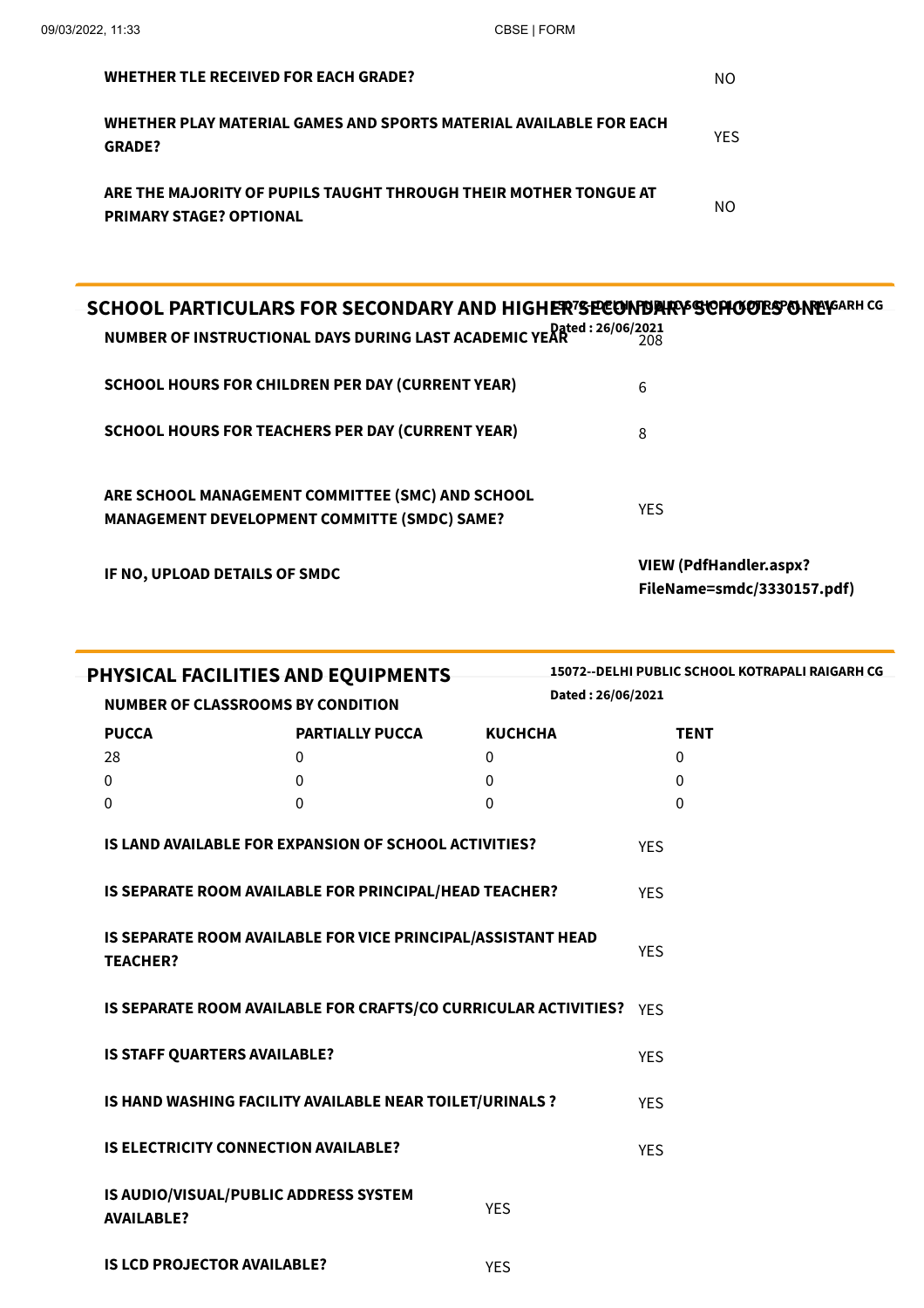| 09/03/2022, 11:33                         | CBSE   FORM |
|-------------------------------------------|-------------|
| <b>NUMBER OF AVAILABLE PRINTERS</b>       | 3           |
| <b>SPEED OF AVAILABLE PRINTERS</b>        | <20 PPMK    |
| <b>NUMBER OF PHOTOCOPIERS AVAILABLE</b>   | 1           |
| <b>IS LEASE LINE AVAILABLE?</b>           | NO.         |
| <b>SPEED OF LEASE LINE (IF AVAILABLE)</b> | 0           |
| <b>IS SCANNER AVAILABLE?</b>              | YFS         |
|                                           |             |

**IS RAIN WATER HARVESTING IMPLEMENTED?**

**ENROLLMENT INFORMATION 15072--DELHI PUBLIC SCHOOL KOTRAPALI RAIGARH CG Dated : 26/06/2021**

**CATEGORY WISE STUDENTS**

| <b>CLASS</b>            | <b>GENERAL</b> | <b>SC</b> | <b>ST</b> | <b>OBC</b> |
|-------------------------|----------------|-----------|-----------|------------|
| <b>PRIMARY</b>          | 122            | 8         | 17        | 72         |
| <b>MIDDLE</b>           | 91             | 10        | 8         | 42         |
| <b>SECONDARY</b>        | 85             | 15        | 22        | 29         |
| <b>SENIOR SECONDARY</b> | 112            | 18        | 30        | 44         |

#### **MINORITY GROUP WISE STUDENTS**

| <b>CLASS</b>            | <b>MUSLIM</b> | <b>CHRISTIAN</b> | <b>SIKH</b>    | <b>JAIN</b> | <b>OTHERS</b> |
|-------------------------|---------------|------------------|----------------|-------------|---------------|
| <b>PRIMARY</b>          | 15            |                  | 04             | 0           | 0             |
| <b>MIDDLE</b>           | 8             | 2                | 5              | 1           | 0             |
| <b>SECONDARY</b>        | 4             | 4                | $\overline{2}$ | 0           | 0             |
| <b>SENIOR SECONDARY</b> | 5             | 7                | $\overline{2}$ | 0           | 0             |

#### **CHILDREN WITH SPECIAL NEEDS**

| <b>CLASS</b>  | <b>VISUAL</b><br><b>IMPAIRMENT</b> | <b>SPEECH</b><br><b>IMPAIRMENT</b> | <b>LOCOMOTIVE</b><br><b>IMPAIRMENT</b> | <b>HEARING</b><br><b>IMPAIRMENT</b> | <b>CEREBRAL</b><br><b>PALSY</b> | <b>LEARNING</b><br><b>DISABILITY</b> | <b>AUTISM</b> | М<br>D |
|---------------|------------------------------------|------------------------------------|----------------------------------------|-------------------------------------|---------------------------------|--------------------------------------|---------------|--------|
|               |                                    |                                    |                                        |                                     |                                 |                                      |               |        |
| $\mathcal{P}$ |                                    |                                    |                                        |                                     |                                 |                                      |               |        |
| 3             |                                    |                                    |                                        |                                     |                                 |                                      |               |        |
| 4             |                                    |                                    |                                        |                                     |                                 |                                      |               |        |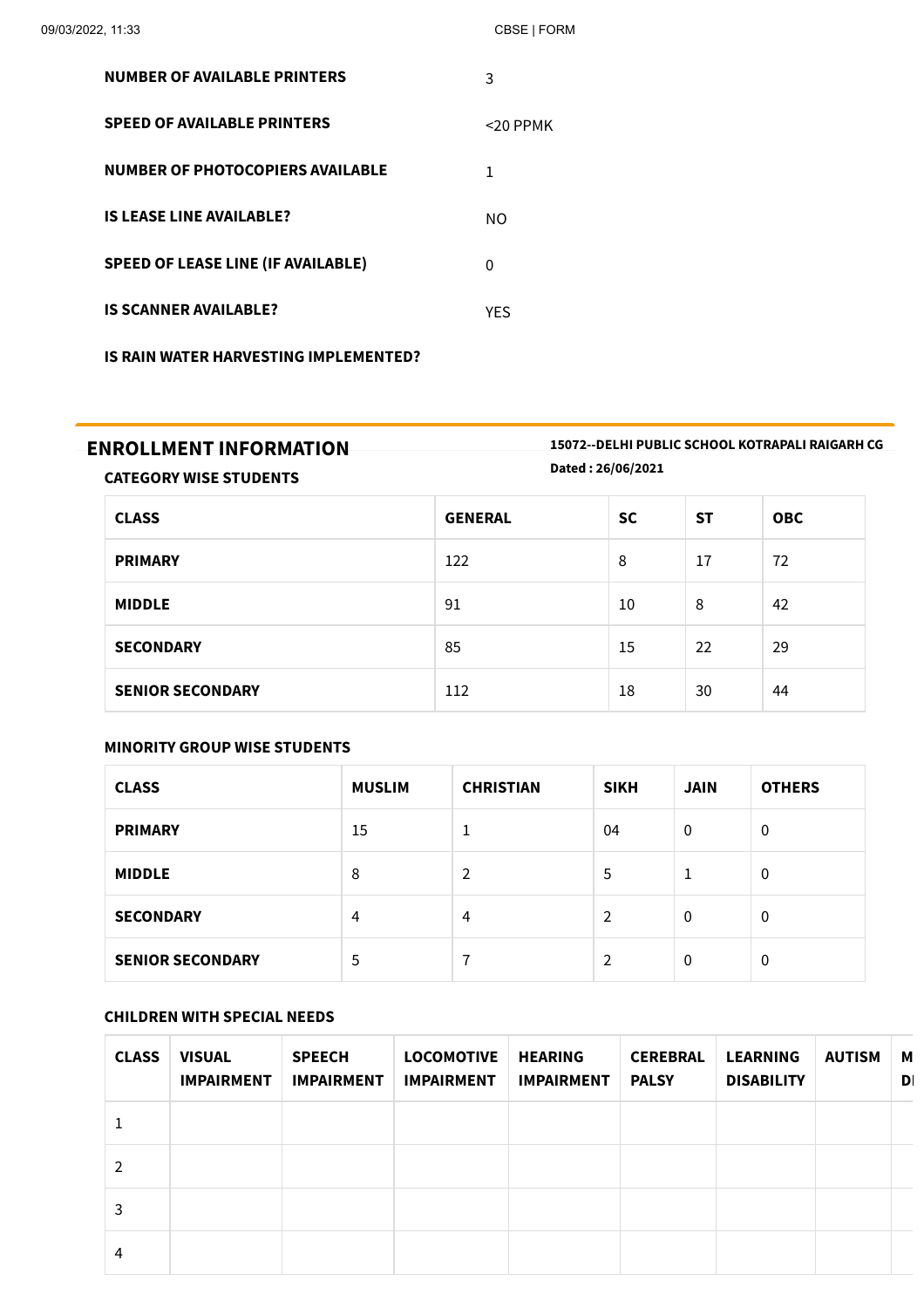| 5                 |  |  |  |  |
|-------------------|--|--|--|--|
| $\,6\,$           |  |  |  |  |
| 7                 |  |  |  |  |
| 8                 |  |  |  |  |
| 9                 |  |  |  |  |
| 10 <sub>1</sub>   |  |  |  |  |
| $11\,$            |  |  |  |  |
| $12 \overline{ }$ |  |  |  |  |

| MID DAY MEAL INFORMATION (Only for Government and Aided Schools-DELHI PUBLIC SCHOOL KOTRAPALI RAIGARH CG |           |                                                                               |               |  |  |  |
|----------------------------------------------------------------------------------------------------------|-----------|-------------------------------------------------------------------------------|---------------|--|--|--|
| <b>STATUS OF KITCHEN SHED(If meal prepared in</b><br>school)                                             | AVAILABLE | Dated: 26/06/2021<br><b>SOURCE OF MDM</b> (If meal not prepared in<br>school) | <b>OTHERS</b> |  |  |  |

| <b>SPORTS INFORMATION</b>                 | 15072--DELHI PUBLIC SCHOOL KOTRAPALI RAIGARH CG                                                   |                                        |
|-------------------------------------------|---------------------------------------------------------------------------------------------------|----------------------------------------|
| AEROBICS ATHLETICS BASKETBALL             | Dated: 26/06/2021<br><b>CHESS</b><br><b>FOOTBALL</b><br><b>JUDO</b><br>КНО КНО<br><b>HANDBALL</b> | <b>SWIMMING TABLE</b><br>voι<br>TENNIS |
| <b>BOXING</b><br><b>ARCHERY BADMINTON</b> | <b>HOCKEY</b><br><b>CRICKETGYMNASTICS</b><br><b>KABADDISHOOTINGTAEKWONDOTENNIS</b>                |                                        |

**DOES THE SCHOOL HAVE A MANDATORY SPORTS/GAMES PERIOD FROM CLASS 1 TO 12 EVERY DAY ? YES**

| <b>FACILITY INFORMATION</b>                  | 15072--DELHI PUBLIC SCHOOL KOTRAPALI RAIGARH CG |
|----------------------------------------------|-------------------------------------------------|
| <b>FACILITY PROVIDED TO PRIMARY STUDENTS</b> | Dated: 26/06/2021                               |

| <b>FACILITY</b>          | <b>GENERAL</b> | <b>SC</b> | <b>ST</b> | <b>OBC</b> | <b>MUSLIM MINORITY</b> |
|--------------------------|----------------|-----------|-----------|------------|------------------------|
| <b>FREE TEXT BOOKS</b>   |                |           |           |            |                        |
| <b>FREE UNIFORMS</b>     |                |           |           |            |                        |
| STATE DEFINED INCENTIVES |                |           |           |            |                        |

#### **FACILITY PROVIDED TO UPPER PRIMARY STUDENTS**

| <b>SC</b><br><b>ST</b><br><b>MUSLIM MINORITY</b><br><b>OBC</b><br><b>GENERAI</b><br>$ -$ |
|------------------------------------------------------------------------------------------|
|------------------------------------------------------------------------------------------|